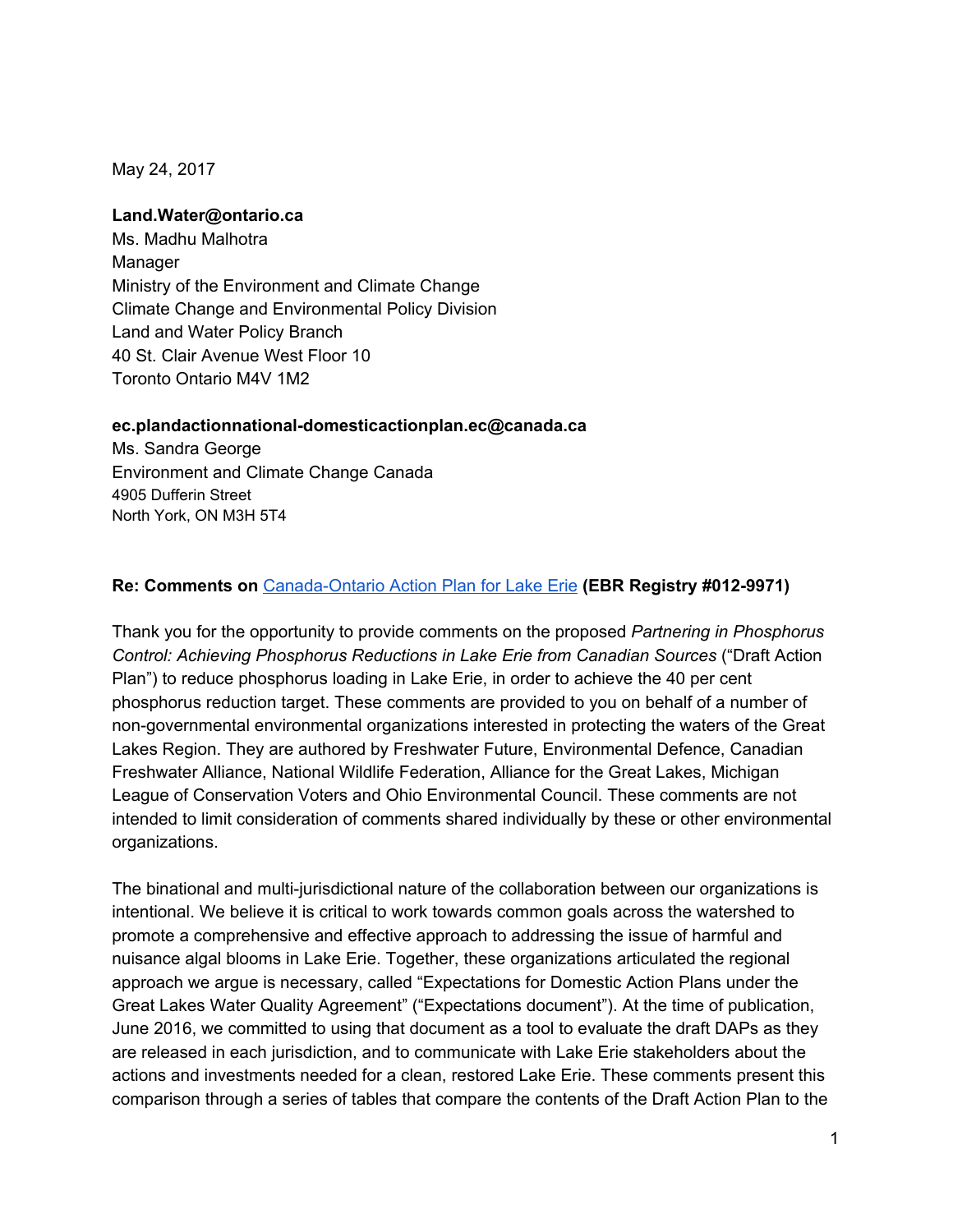Expectations document. It also provides any additional or revised recommendations if applicable in the third column.

The document begins by highlighting some of the positive aspects of the plan before outlining some of the most significant omissions.

# Strengths of the draft action plan

We applaud Ontario's leadership in being the first of the Lake Erie western basin jurisdictions to release its draft action plan. It is also encouraging that the plan was released far enough in advance to allow for public consultation. The plan being implemented by Canada and Ontario seems to be a genuine effort to gather and listen to feedback from a variety of sectors. It is encouraging that a combination of approaches are being used including an online website, in-person sector-specific meetings, a multi-sector in person meeting, and public townhalls. People are engaged in the issue and they want to learn more and participate in solution development. It is our hope that what you hear is reflected in the final action plan in terms of both additional actions that stakeholders can contribute as well as refinements and amendments to proposed government policies, programs and plans. The Lake Erie Collective hopes that other jurisdictions, including Ohio and Michigan, follow Ontario's example to consult and take into consideration the opinions of public and other stakeholders on their draft plans.

We are also encouraged by a recognition of the need to take specific focused action to address discharge from greenhouses, especially in the Leamington area. It is our hope that the investments made in research technology will continue to enable increased recirculation (especially in older greenhouses) and more efficient use of fertilizers within the greenhouse. We hope that the working group that has been created to develop an Ontario Greenhouse Environmental Strategy will lead to enhanced environmental compliance in the industry. MOECC should be verifying adherence to rules for greenhouse operators that includes random site inspection of records and field operations. We further encourage other Lake Erie jurisdictions to review their regulations to ensure that as the greenhouse industry continues to grow, it will not create similar localized problems to the Leamington area.

Another positive aspect of the draft plan includes measurable reductions from municipal wastewater treatment. While more complicated to measure, similar estimates and measurable goals should be identified for other sources as well.

Finally, the draft plan acknowledges that the solution will require efforts across urban, rural and agricultural landscapes. It is the shared responsibility of governments, landowners and other stakeholders to work together to address the problem. While phosphorus comes from a multitude of sources, governments should be clear that the majority of effort needs to be on finding reductions in the agricultural sources. Contributors need to be responsible for their share of phosphorus loading.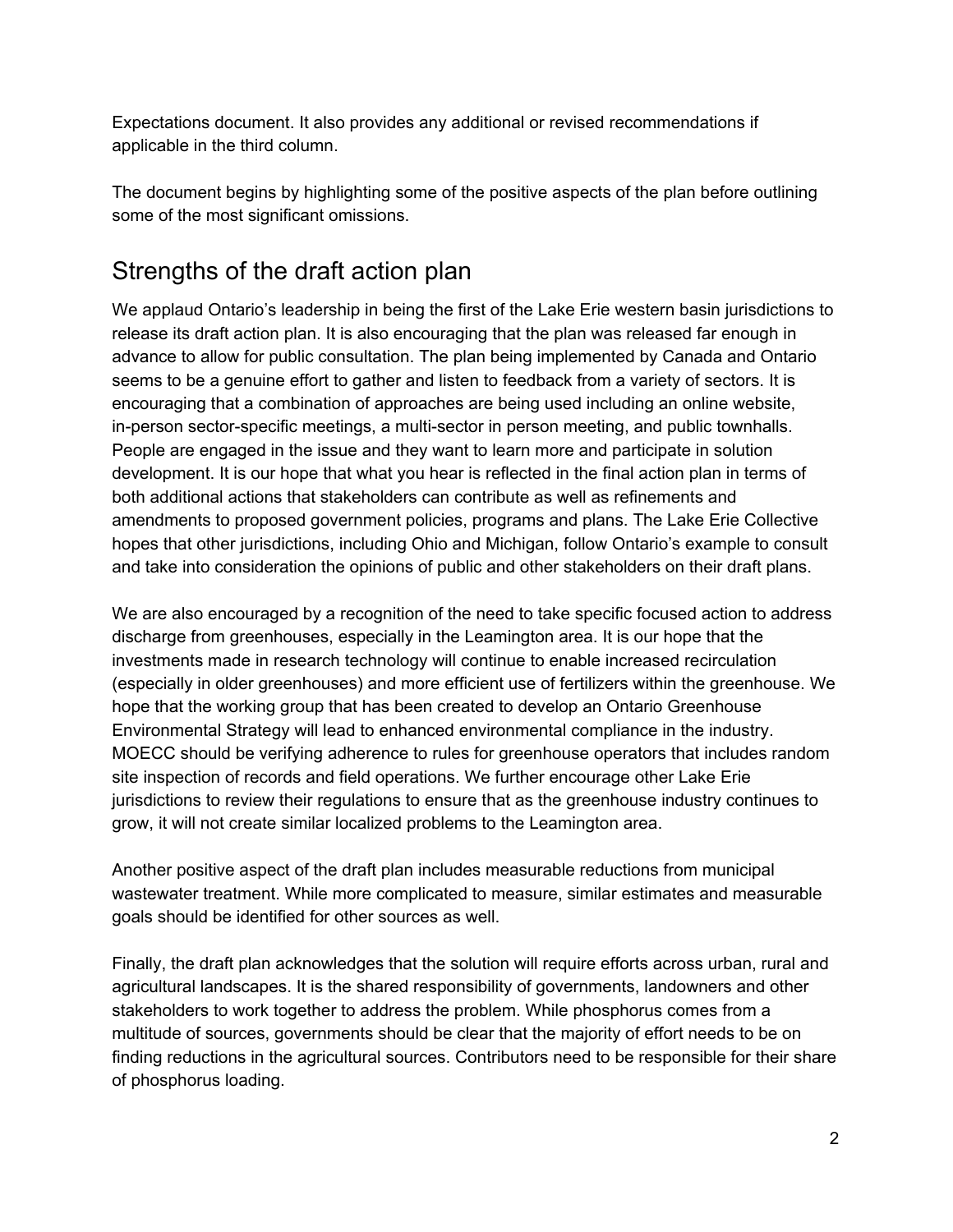# Significant areas of concern

## **1. The draft Action Plan requires details and a timeline to ensure implementation**

The Draft Action Plan needs to be a plan about what is required to be done, not a list of what is already happening. While we recognize that it may take some time to see the results of actions currently being taken, it is broadly recognized (by scientists, modellers, staff, stakeholders) that we will likely need to do much more than we are doing today to meet the targets. The final Plan should include a list of programs, policies and plans that are needed to meet the binational targets. It should use existing science and data to evaluate gaps in the current approach to identify what further work is needed to ensure we will be able meet its commitments. The current draft plan does not do this. It is mostly a list of activities that governments are either doing or can commit to at this point under current funding schemes. This makes it difficult (if not impossible) to assess whether Ontario and Canada will be able to reduce algal blooms and improve the water quality of Lake Erie.

This draft action plan is missing key details that are needed to ensure that action is taken. Such details include:

- 1. Specific and measureable actions, and objectives
- 2. Measureable results
- 3. Clear and reasonable timelines and deadlines
- 4. Accountability
- 5. Adequate resourcing for implementation
- 6. Ongoing and continuous public engagement

Another significant concern that needs to be addressed is that there is no timeline mentioned for meeting the targets. While the province committed to meeting the 40% phosphorus reduction target by 2025 in the Great Lakes Protection Act, that timeline is conspicuously missing from the proposed draft action plan. Without a timeframe for achieving the targets and objectives, it will be hard to garner the necessary political will and financial resources to act.

## **2. Agricultural actions are mostly status quo and largely inadequate for achieving what will be needed to meet the targets**

The draft Action Plan states that:

"From 2003 to 2013, Canadian non-point sources contributed an average of 71 percent of the Canadian soluble reactive phosphorus load and 93 percent of the total phosphorus load. With about three quarters of Ontario's Lake Erie basin in agricultural production, farmland is considered a substantial contributor to the total non-point source phosphorus load."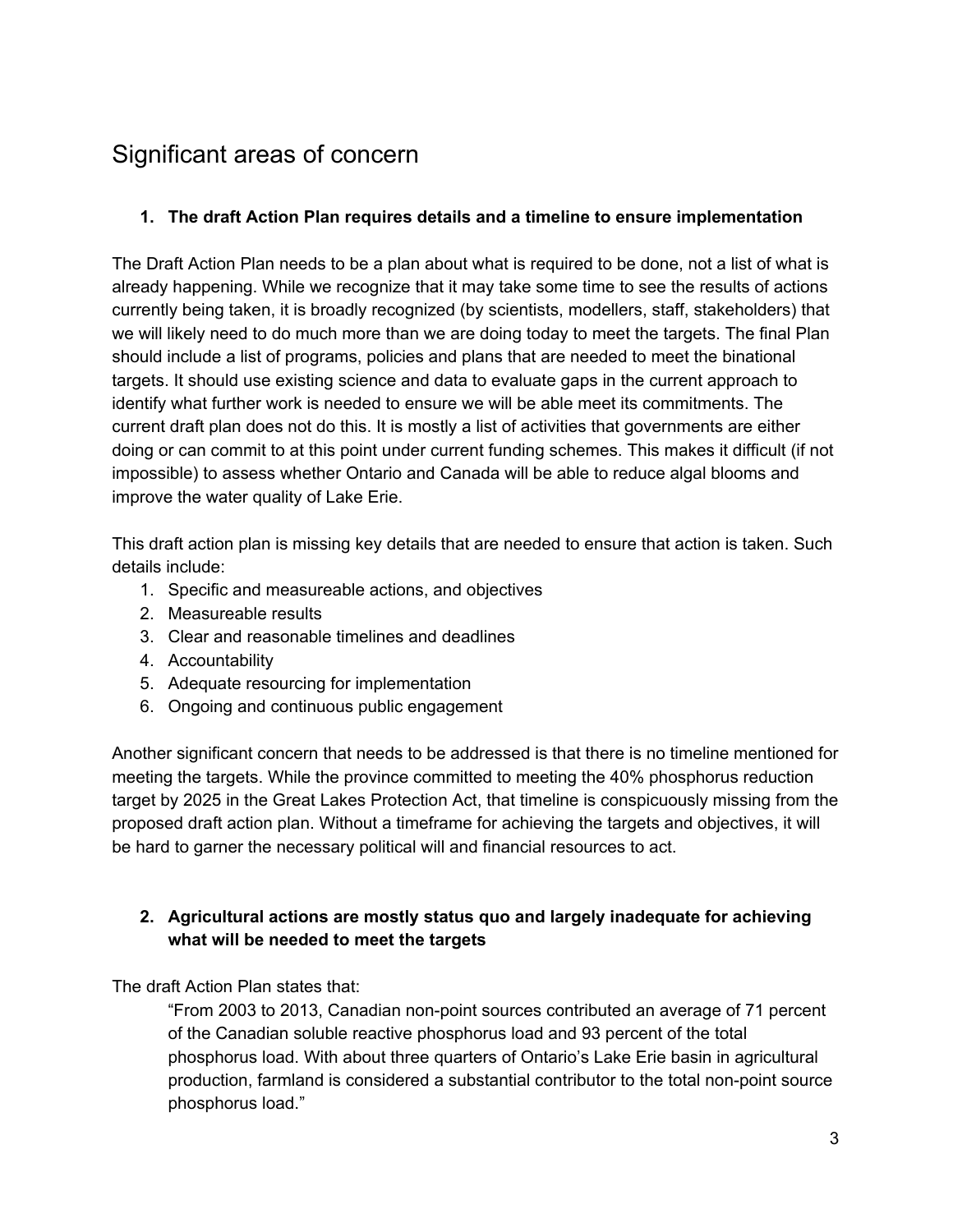It is our opinion that the final action plan must include specific tactics in proportion to the contributing sources. As such, a concerted effort is needed to work with farmers to implement changes to agricultural practices in a way that is supportive and customized to their unique circumstances on a farm by farm basis.

Scientists and modellers suggest that to meet the phosphorus reduction targets, we likely need to be applying multiple Best Management Practices (BMPs) to the majority of farms in the basin. To make such an effort feasible, outreach and extension services are needed to work directly with farmers to determine which combination of BMPs would best be suited to each particular field in a way that considers geography, economic factors and other farmer-directed criteria.

Outreach networks can also support the implementation of other policies, programs and regulations that need to be followed. They can help improve the uptake of proven new technology and innovative approaches.

### *Success factors:*

- The program requires connecting trusted experts with farmers face-to-face; not just providing written material and online tools.
- The program could use a suite of agents to deliver the same advice, allowing farmers to chose the agency it most trusts (e.g., Ontario Soil and Crop Improvement Association, conservation authorities and OMAFRA staff).
- Consider a peer review approach with a panel of local farmers and experts to help decide what projects to fund through the cost-share programs based on local threats.
- The program should include accountability mechanisms (e.g., reporting criteria).
- Program design should involve those it affects (i.e., farmers) to ensure it will be effective and supported when launched.
- Outreach staff need to be knowledgeable, unbiased and trusted by farmers, agencies and environmental organizations.
- Ongoing training is required to ensure outreach staff are current on the latest technology, innovative approaches, regulations and incentive programs.
- Long-term sustainable funding is critical to the success of the program.

# **3. The Action Plan must be supported by a detailed and sustainable resourcing plan**

The plan described above as well as other other necessary activities will require staff and financial resources to implement. Ontario and Canada must be accountable for meeting the phosphorus reduction targets committed to through the Great Lakes Water Quality Agreement, and the Great Lakes Protection Act as well as a number of other agreements. It is not possible to determine if the targets will be met without an action plan that is accompanied by a detailed resourcing plan that outlines what resources are available and what resources are required to implement the actions identified in the plans.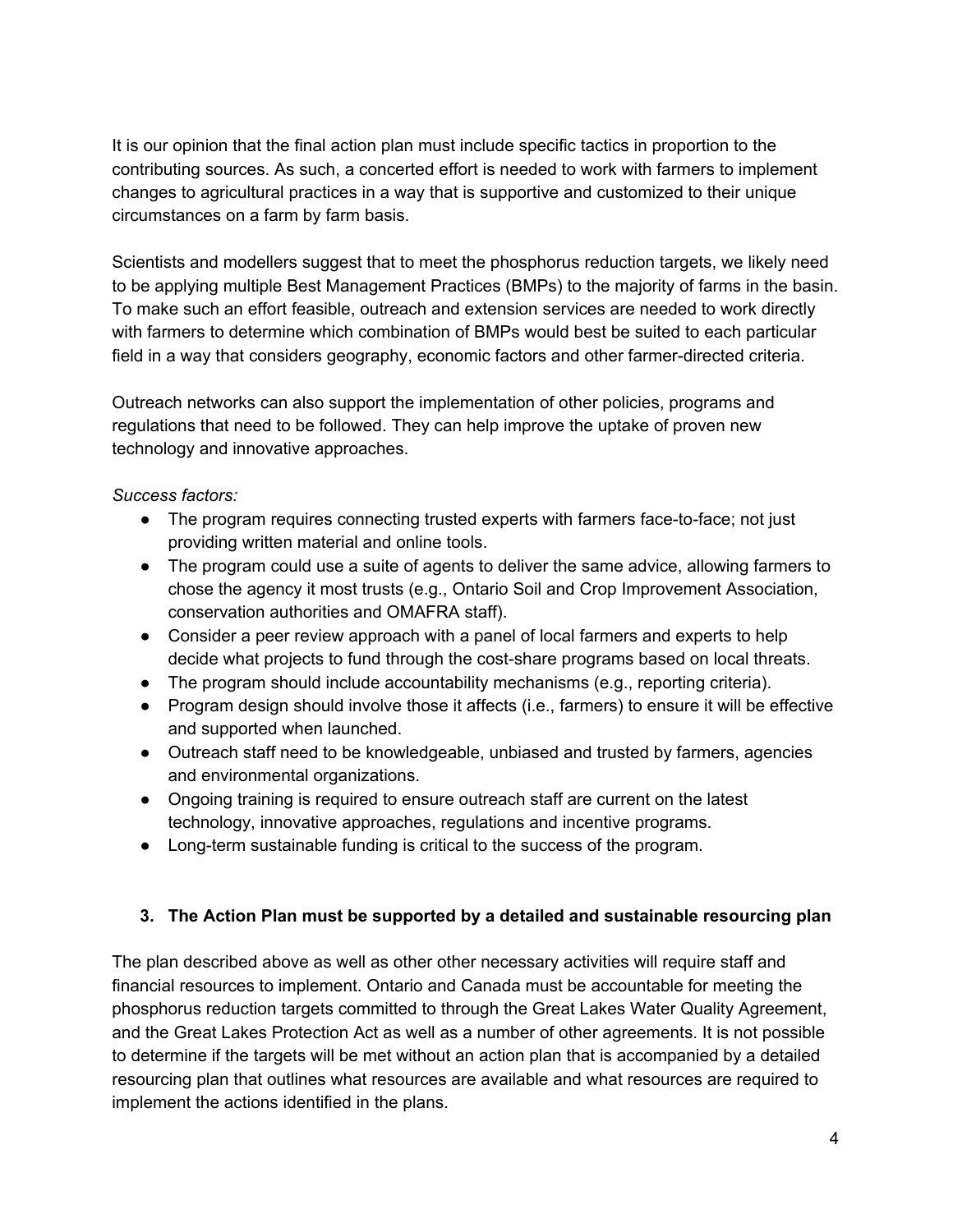*Success factors:*

- Scientists, researchers and modellers tell us that the targets will not be met without increasing the amount of funding for Lake Erie programs.
- The resourcing plan should identify funding priorities (in proportion to the contributing sources) and describe various scenarios that identify what actions and achievements are possible under different funding levels.
- Among the top funding priorities, the author organizations recommend resources be made available to: expand monitoring capacity; implement a robust outreach and extension program (including cost-share programs for implementing BMPs); research in BMPs and technologies; and, support a holistic approach to encouraging compliance with the action plan. Resourcing required to administer programs should be included in the costing.
- Ontario and Canada should be investigating how to ensure ongoing funding is made available to support these programs at least until 2025. Such funding would support increases in each jurisdiction's technical capacity and support efforts to ensure compliance with plans and rules over the long term.

## **4. Prioritize implementation of a robust monitoring network**

### The draft Action Plan states that:

"A strong science and monitoring foundation underlies this draft Action Plan and will continue to inform its implementation." and "These monitoring programs can be enhanced to gather information specific to particular sources or activities and new or enhanced monitoring tools can facilitate data collection. As part of adaptive management, available information and research questions continually evolve resulting in a need to coordinate research activities and share the information generated across government agencies, stakeholder groups, and other partners."

Comprehensive monitoring is critical to understanding current conditions and the effectiveness of future solutions. Immediate investments are required to address gaps in the existing monitoring network to create a robust system that is capable of collecting the data necessary to make cost-effective and competent management decisions and monitor progress over time.

### *Success factors:*

- We need a system capable of identifying water quality and ecosystem trends and guide program investments. It should be capable of assessing the effects of land use decisions on water quality (e.g., what programs are working and what programs are not).
- Robust monitoring is critical for implementing an effective adaptive management strategy that continuously learns from and improves policies, programs and plans. Expansion of the monitoring network should be a priority, but should not delay action.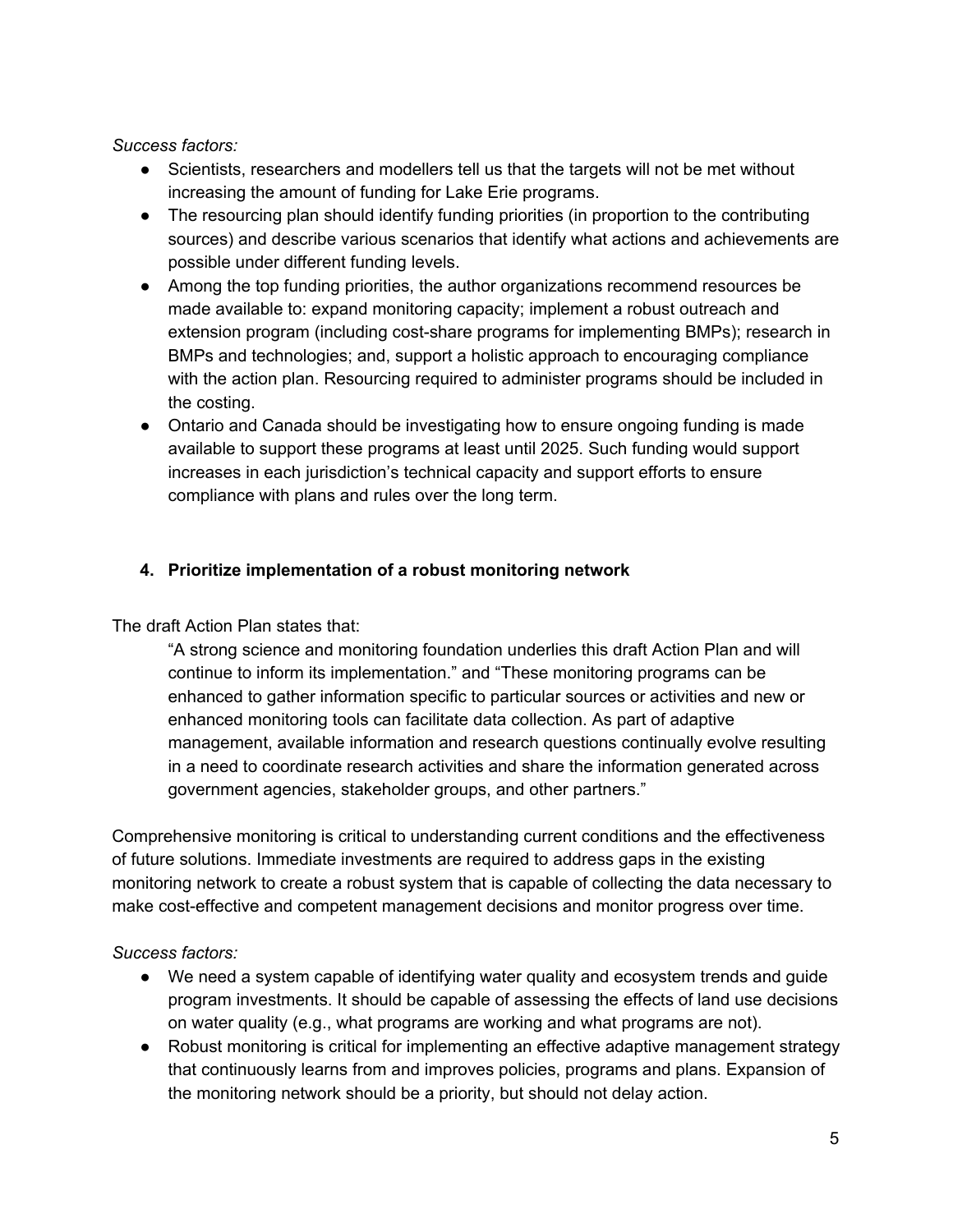- The action plan should outline priorities for improving the monitoring network with associated timelines. Similar to the Great Lakes Agricultural Stewardship Initiative, the Thames River and Leamington tributaries, identified as priority watersheds, should be targeted for improved monitoring.
- Environment Canada and Climate Change should lead, in partnership with MOECC, an in-depth analysis of the gaps and needs for water data in the Lake Erie basin, and make it publicly available. The final action plan should include the plans and commitments to address any shortfalls, incorporating the recommendations from the analysis.
- Environment Canada and Climate Change should lead, in partnership with MOECC, in efforts to coordinate and integrate data from various existing monitoring networks. Common data collection standards should be created to enable integrated data analysis.
- Comprehensive monitoring, combined with modelling, is required to support subwatershed planning and community engagement at a subwatershed scale (e.g., quaternary scale).
- Funding is required to support both the analysis of the data and the actions required.

# **5. Design a holistic approach to encourage participation with programs and compliance with laws**

Efforts that encourage the adoption of BMPs and other participation in voluntary programs designed to promote behavioral change will be essential in achieving phosphorus load reductions. We believe outreach and extension is core to the overall approach to phosphorus reduction. In addition, other elements are required to create a holistic approach to the problem.

- $\rightarrow$  Ongoing education programs introduce people to information about best practices.
- $\rightarrow$  Cost-share programs assist those who do not have resources in making the required changes.
- $\rightarrow$  Programs that create peer pressure create an additional behavioral incentive.
- $\rightarrow$  Compliance is the safety net that can be used as a last resort to ensure that everyone is meeting a minimum standard. It is central to a fair and equitable system.

*Success factors:*

- An evaluation of the best practices is required to understand which tools will be most effective at encouraging adoption. Some practices better lend themselves to education (e.g., promoting soil health) than others (e.g., winter spreading of manure).
- Key is to ensure that existing laws (e.g. in the Nutrient Management Act) are fully supported and enforced.
- A holistic approach should also examine lessons learned from programs where farmers self-govern their community as an effective tool before government enforcement.

# **6. Provide timelines for completing policy reviews**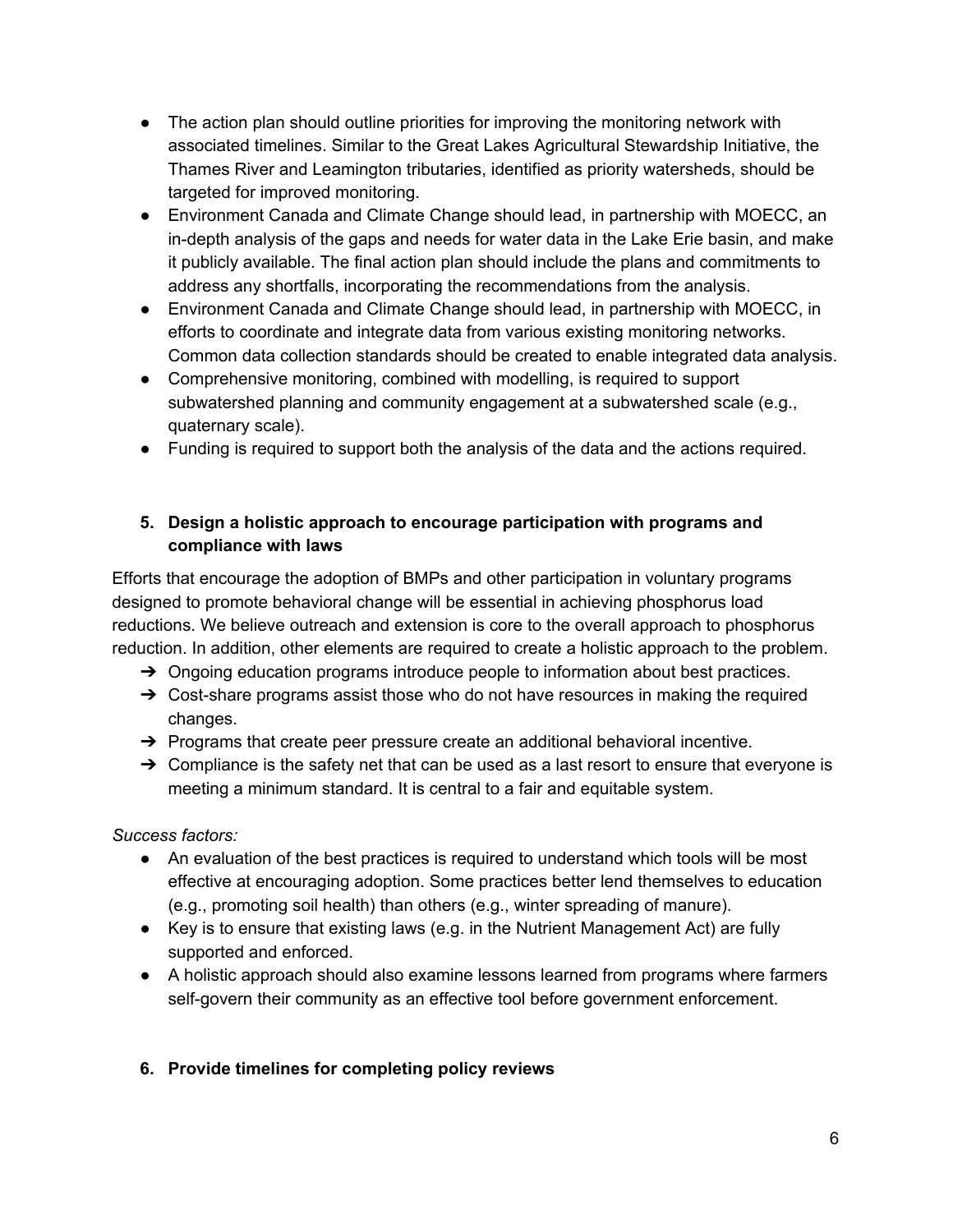The draft plan's actions under the section "Ensure Effective Policies, Programs and Legislation" are particularly weak.

The draft plan states:

"A first step in ensuring effective policies and legislation is to understand what currently exists and ensure that it is working to its full potential. There are also opportunities to identify gaps and explore innovative policy approaches for reducing phosphorus loadings."

The draft action plan has been under development for a number of years. Policy reviews should have been completed prior to the release of the draft. However, moving forward the final plan, at a minimum, should provide timelines for completing the review of policies including those mentioned below.

We are encouraged that Ontario:

"will consider further restrictions on the application of nutrients during the non-growing season"

In the final plan, we expect Ontario to announce that further restrictions will happen to eliminate existing loopholes in the restrictions. As mentioned above, a timeline for the beginning and completing the review is needed. Ontario should address other existing loopholes in the Nutrient Management Act such as nutrient application on croplands and the fact that many farms are exempt from the legislation.

Likewise, we are encouraged that Ontario will:

"consider enhancing and clarifying regionalized requirements for mandatory pump-out and inspections of septic systems to increase protection of ground and surface water quality."

Once again, Ontario should announce this as an action with a timeline for beginning and completion in the final plan.

We are happy to see that:

"Canada and Ontario will, in cooperation with the U.S. counterparts, develop phosphorus load reduction targets to reduce nuisance algae in the eastern basin of Lake Erie." However, as stated previously, this does not provide enough detail. We recommend including a timeline (or an estimated timeline) for setting the target. We would also suggest more detail is included about what will be done in the meantime to start to reduce nutrient loading from Canadian tributaries to the eastern part of the lake.

Finally, we understand that Ontario has also planned a review of the Drainage Act in 2018. This is positive but is not mentioned in the draft plan. We recommend a commitment to this be made in the final plan, along with a timeline for the beginning and completion of the review.

# **7. Increase protection for wetlands**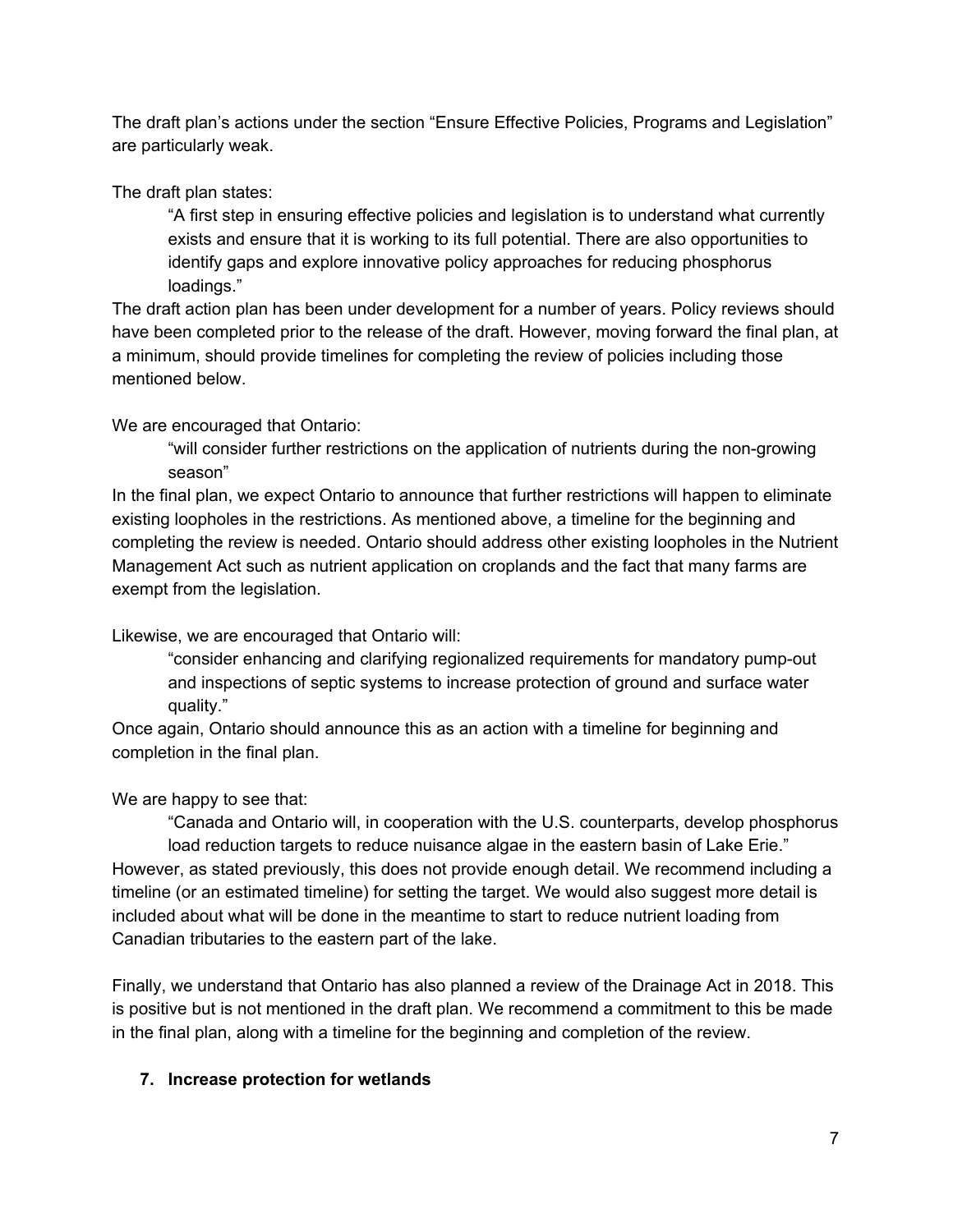It is encouraging that the plan states its support for strengthening wetland policies including through the use of Ontario's Wetland Conservation Strategy as a key tool for stopping net loss of wetlands, sustaining ecosystem services and improving water quality. However, there is little concrete action or commitment towards improving wetland protection.

The Ontario and federal governments should work together to establish a science-based target (or targets) for wetland conservation in the Lake Erie Basin. Development of the target should consider the optimal amount wetland area required in the basin to maximize reductions in phosphorus loadings to Lake Erie; but also consider the need for other wetland ecosystem services such as flood mitigation, carbon capture, and biodiversity improvement. The International Joint Commission's Lake Erie Ecosystem Priorities report makes a similar recommendation for setting a wetland conservation goal, specific to coastal wetlands:

- "commit to the goal of a 10% increase by 2030 beyond current levels of coastal wetland areas in the western basin of Lake Erie to reduce nutrient pollution and promote biodiversity (an increase of about 1,053 ha or 2,600 acres)."
- "set a science-based goal for protection and restoration of wetlands inland from the Lake Erie coastal zone and develop appropriate strategies to meet the goal"

We recommend that the target be broader to include both coastal and inland wetlands.

# **8. Implement effective monitoring and compliance programs for the greenhouse industry**

As stated above, we are encouraged by the action Ontario has already taken to address discharges from greenhouses. Moving forward, it will effective monitoring and enforcement will be among the most critical actions to ensure the actions being taken protect tributary and Lake Erie water quality.

As such, we recommend that MOECC expands its enforcement division to verify adherence to rules for greenhouse operators that includes random site inspection of records and field operations.

We also suggest that an "adaptive management" approach (including triggers and consequences) be applied to the greenhouse regulations. This would allow for adjustments to regulations that may become necessary based on monitoring results and new scientific information.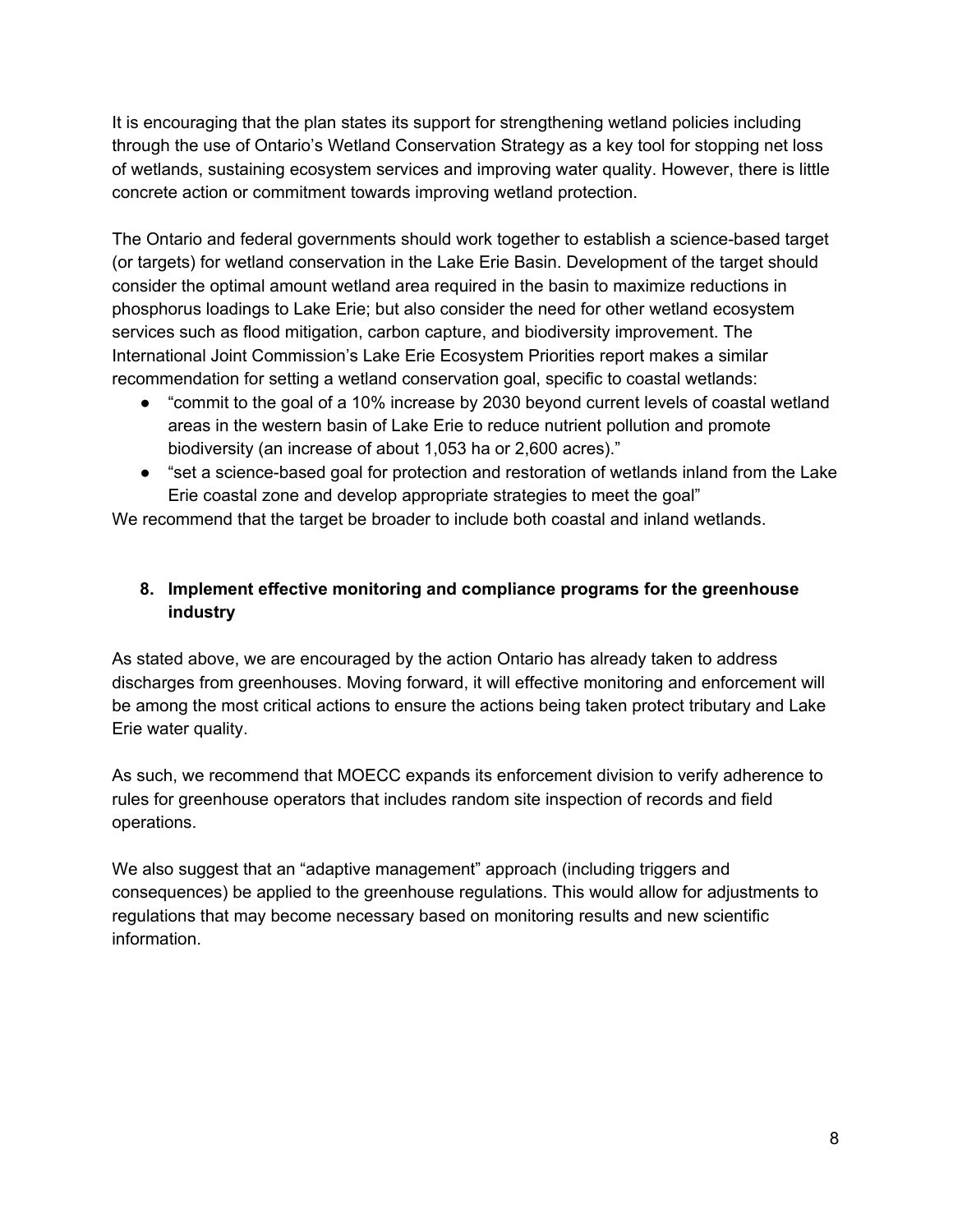# Comparison Tables

How the *Canada-Ontario Draft Action Plan* compares to *Expectations for Domestic Action Plans under the Great Lakes Water Quality Agreement (June 2016)*

In June 2016, a number of organizations working on Lake Erie nutrient issues - Freshwater Future, Environmental Defence, Canadian Freshwater Alliance, National Wildlife Federation, Alliance for the Great Lakes and Ohio Environmental Council - put together a document that outlined their expectations for all of the draft Domestic Action Plans. The following tables compares those expectations to what is included in the [Canada-Ontario](http://www.letstalklakeerie.ca/) Draft Action Plan.

# Monitoring and Modeling

| <b>NGO Expectation</b>                                                                                                                                                                                                         | <b>Canada-Ontario Draft</b><br><b>Plan</b>                                                             | <b>Revised or amended</b><br>recommendation<br>If blank, original<br>recommendation stands                                                                                                                                                   |
|--------------------------------------------------------------------------------------------------------------------------------------------------------------------------------------------------------------------------------|--------------------------------------------------------------------------------------------------------|----------------------------------------------------------------------------------------------------------------------------------------------------------------------------------------------------------------------------------------------|
| Undertake an assessment<br>of current monitoring<br>capabilities and identify the<br>gaps to align water quality<br>monitoring with the adopted<br>targets to meet the<br>ecosystem objectives called<br>for in the Agreement. | Not included                                                                                           | In addition to assessing<br>capabilities and gaps, make<br>publicly available the projects<br>and activities being<br>undertaken related to<br>assessing current monitoring<br>capabilities (as well as the<br>results of those activities). |
| DAPs should include the<br>plans and commitments to<br>address any shortfalls,<br>incorporating the<br>recommendations from the<br>Northeast-Midwest Institute<br>report and addendum<br>(Betanzo, et al., 2015).              | Gaps in existing monitoring<br>network not described. No<br>plans for how to address<br>gaps included. |                                                                                                                                                                                                                                              |
| DAPs should include a<br>description of the                                                                                                                                                                                    | Commitment to continue<br>monitoring but not to enhance                                                |                                                                                                                                                                                                                                              |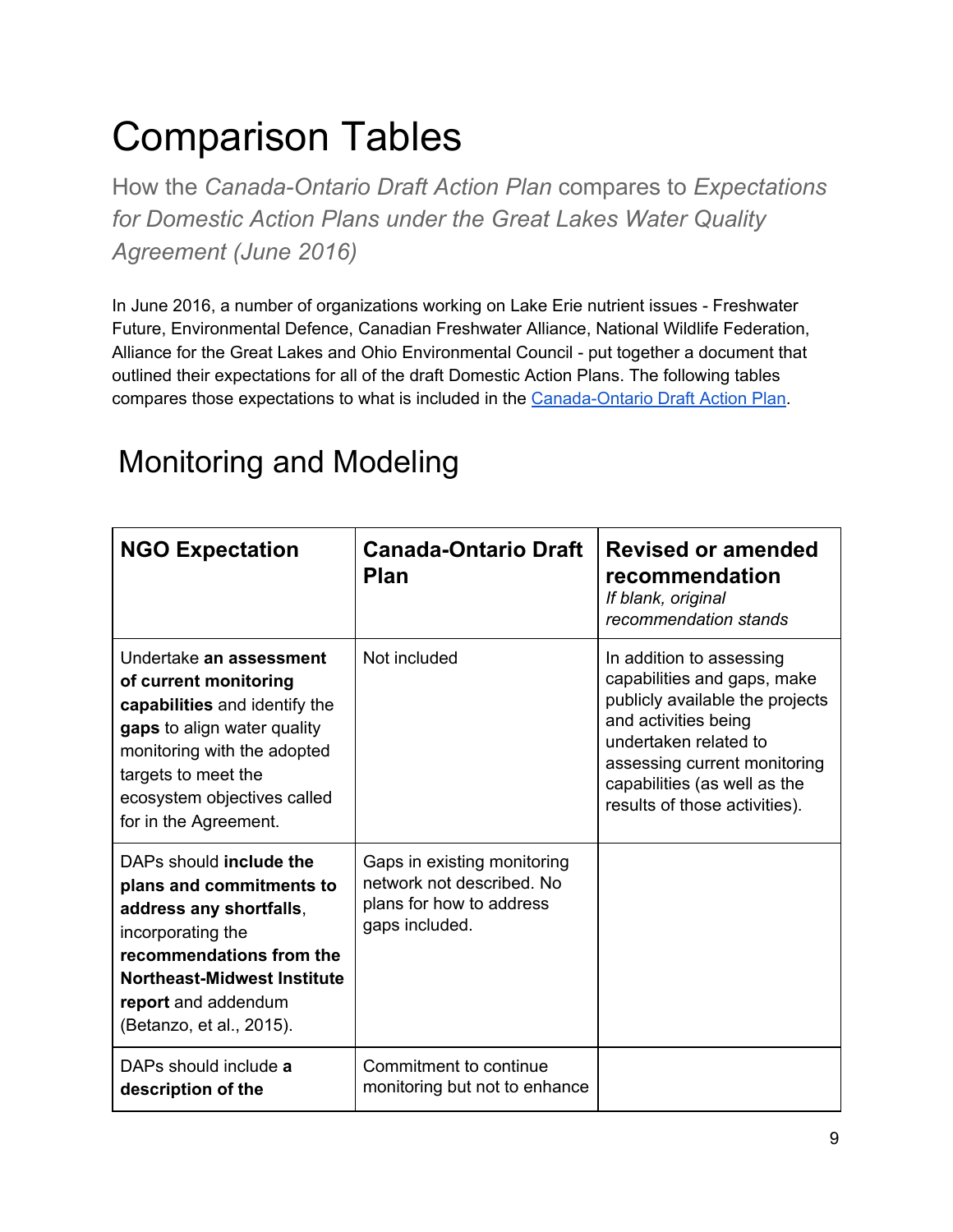| monitoring networks that<br>will be implemented,<br>making sure the networks are<br>capable of supporting the<br>data necessary to identify<br>water quality and ecosystem<br>trends and guide program<br>investments.                                                                                                                                                                                                   | (one exception related to a<br>monitoring and research<br>project on the Lake St. Clair<br>/Lower Thames to better<br>understand sources and<br>types of phosphorus)                                                                                                                                                                                                                                                                                                                    |                                                                           |
|--------------------------------------------------------------------------------------------------------------------------------------------------------------------------------------------------------------------------------------------------------------------------------------------------------------------------------------------------------------------------------------------------------------------------|-----------------------------------------------------------------------------------------------------------------------------------------------------------------------------------------------------------------------------------------------------------------------------------------------------------------------------------------------------------------------------------------------------------------------------------------------------------------------------------------|---------------------------------------------------------------------------|
| DAPs need to present<br>monitoring network<br>information by jurisdiction<br>as well as an overview for<br>each respective country.                                                                                                                                                                                                                                                                                      | Key programs in the<br>monitoring network are<br>mentioned but there is no<br>summary or analysis of<br>monitoring capacity, or how it<br>compares to other<br>jurisdictions                                                                                                                                                                                                                                                                                                            |                                                                           |
| Tributary monitoring at the<br>mouths should include<br>annual and spring loading<br>data that includes total<br>phosphorus, soluble<br>reactive phosphorus and<br>suspended sediments. Data<br>collection should be sufficient<br>to calculate flow weighted<br>mean concentrations to<br>enable comparisons of<br>loadings in a consistent<br>approach across the different<br>river basins in the Lake Erie<br>basin. | Canada will measure<br>phosphorus loads to Lake<br>Erie from selected Canadian<br>tributaries.<br>Adaptive management<br>strategy includes 1.<br>Annual routine monitoring of<br>loads, total phosphorus and<br>soluble reactive phosphorus<br>concentrations in key<br>Canadian tributaries leading<br>into Lake Erie, and in-lake<br>nutrient-eutrophication<br>response indicators.<br>No mention of whether we<br>will be able to calculate flow<br>weighted mean<br>concentrations | Confirmation of what<br>information will be collected<br>where is needed. |
| Data collection on the<br>Detroit River should be<br>expanded to refine<br>information on its loads.                                                                                                                                                                                                                                                                                                                     | "Ontario will lead, with<br>Canada's support, the<br>undertaking of a monitoring<br>and research project in Lake<br>St. Clair/Lower Thames to<br>better understand the source<br>and types of phosphorus that                                                                                                                                                                                                                                                                           | Confirm whether this includes<br>the Detroit River                        |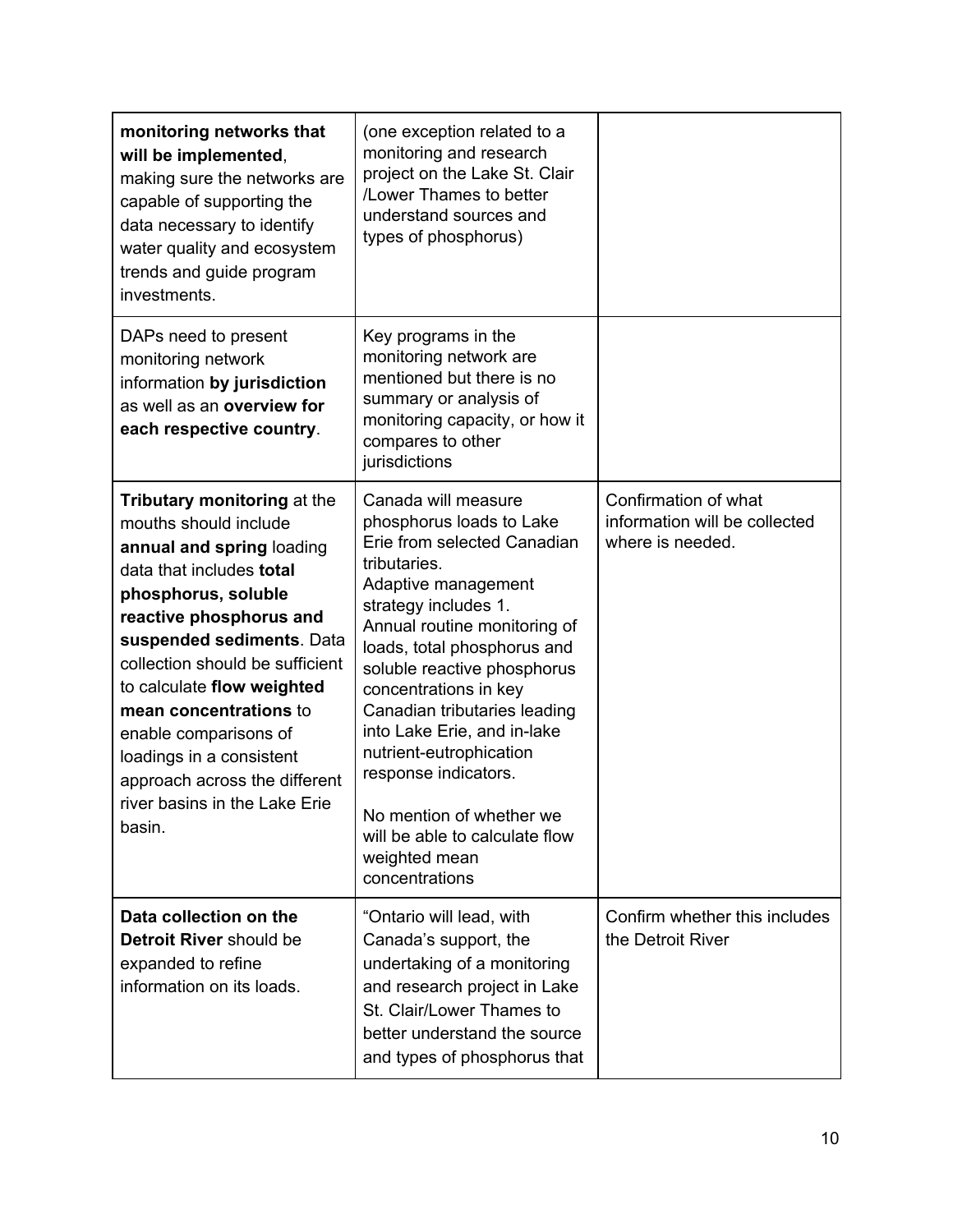|                                                                                                                                                                                                                                                                                                                                                                                      | are contributing to algal<br>growth."                                                                                                                                                                                                                                                                                                            |                                                                                                                                                                                                         |
|--------------------------------------------------------------------------------------------------------------------------------------------------------------------------------------------------------------------------------------------------------------------------------------------------------------------------------------------------------------------------------------|--------------------------------------------------------------------------------------------------------------------------------------------------------------------------------------------------------------------------------------------------------------------------------------------------------------------------------------------------|---------------------------------------------------------------------------------------------------------------------------------------------------------------------------------------------------------|
| <b>Subwatershed allocations</b><br>should be established for the<br>eight priority tributaries based<br>on the 2008 loads (excluding<br>the Leamington tributaries)<br>utilize the subwatershed<br>framework                                                                                                                                                                         | No commitment to monitor at<br>subwatershed scale.                                                                                                                                                                                                                                                                                               |                                                                                                                                                                                                         |
| DAPs should identify a<br>coordinating entity to<br>facilitate collaboration<br>among monitoring<br>agencies and<br>organizations. DAPs should<br>specify how monitoring<br>results from each jurisdiction<br>will be made available in a<br>manner that is transparent<br>and publicly accessible<br>coordinating entity.                                                           | Canada and Ontario will<br>coordinate research,<br>monitoring and modelling<br>activities to improve scientific<br>efforts towards phosphorus<br>reduction on an annual basis.<br>Reporting will be coordinated<br>by Canada and Ontario<br>through the COA Nutrients<br><b>Annex Committee</b><br>Specific agency responsible<br>not identified | In addition, Canada and<br>Ontario should consider a<br>more formal arrangement and<br>assigning responsibility with<br>one agency and dedicated<br>staff specifically responsible<br>for coordination. |
| DAPs should incorporate<br>commitments to the<br>recommendations in the<br><b>Recommended Phosphorus</b><br>Loading Targets for Lake Erie<br>final report that the models<br>utilized to develop the<br>targets be applied every<br>five years and<br>synchronized with the data<br>collection efforts during the<br><b>Coordinated Science and</b><br>Monitoring Initiative (CSMI). | No commitment to use<br>models to update the loading<br>targets on a regular basis.                                                                                                                                                                                                                                                              |                                                                                                                                                                                                         |
| DAPs should include<br>commitments to continuing                                                                                                                                                                                                                                                                                                                                     | No mention of resources<br>required.                                                                                                                                                                                                                                                                                                             | More specifics are required<br>on what research Canada<br>and Ontario will conduct to                                                                                                                   |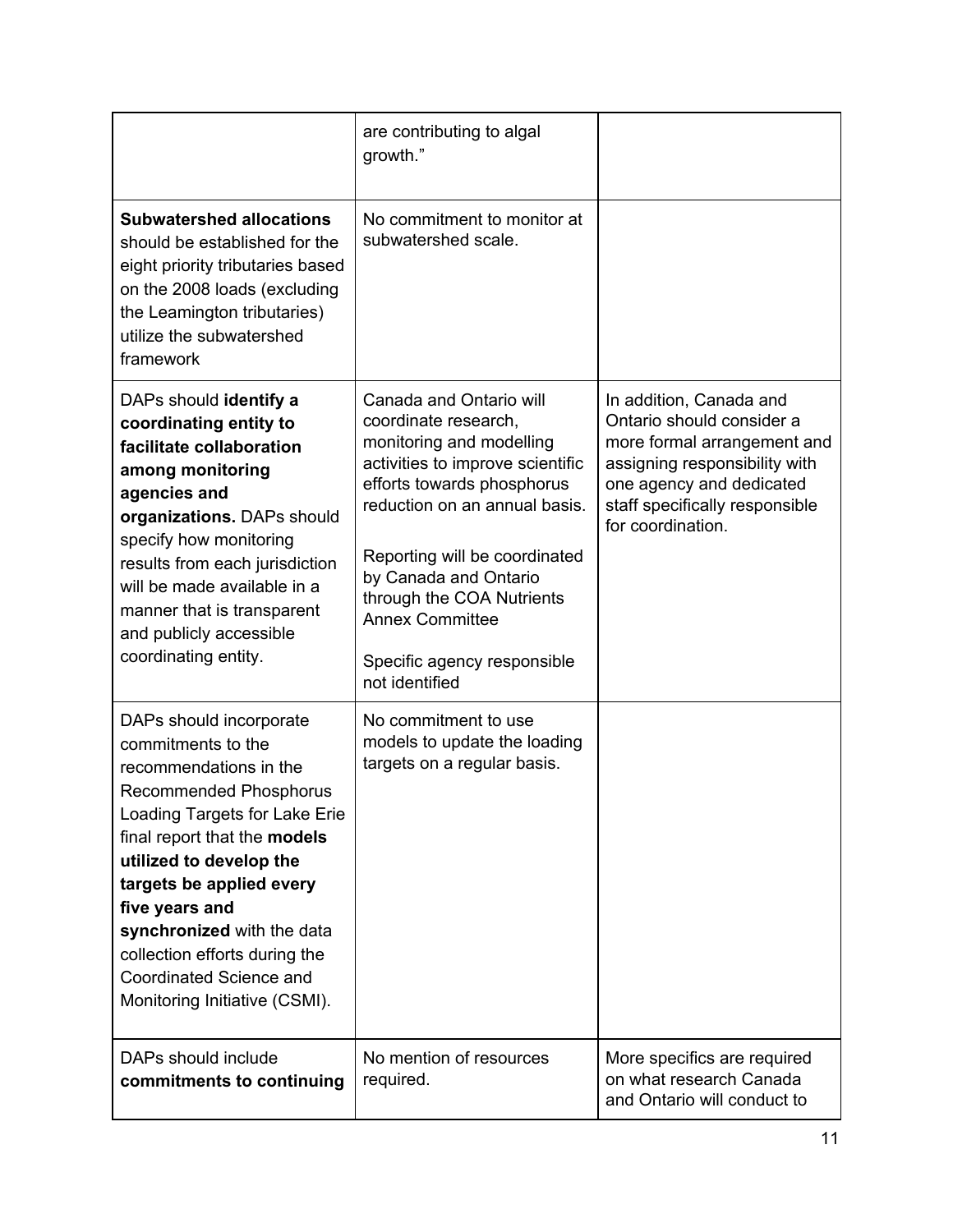| investments in simulations<br>of agricultural conservation<br>scenarios. | Canada and Ontario will<br>conduct research to improve<br>modeling capability to<br>quantify phosphorus<br>reductions from BMPs at a<br>landscape scale. | improve modelling |
|--------------------------------------------------------------------------|----------------------------------------------------------------------------------------------------------------------------------------------------------|-------------------|
|--------------------------------------------------------------------------|----------------------------------------------------------------------------------------------------------------------------------------------------------|-------------------|

# Tracking, Adaptive Management and Reporting

| <b>NGO Expectation</b>                                                                                                                                                                                                                                                                                          | <b>Canada-Ontario Draft</b><br><b>Plan</b>                                                                                                                                                                                         | <b>Revised or amended</b><br>recommendation<br>If blank, original<br>recommendation stands                                                                                                  |
|-----------------------------------------------------------------------------------------------------------------------------------------------------------------------------------------------------------------------------------------------------------------------------------------------------------------|------------------------------------------------------------------------------------------------------------------------------------------------------------------------------------------------------------------------------------|---------------------------------------------------------------------------------------------------------------------------------------------------------------------------------------------|
| <b>Track nutrient reductions</b><br>from all sources.                                                                                                                                                                                                                                                           | "Canada will measure<br>phosphorus loads to Lake<br>Erie from selected Canadian<br>tributaries."<br>It is difficult to tell from the<br>commitments made in the<br>plan if all sources will be<br>tracked.                         |                                                                                                                                                                                             |
| Identify and implement<br>tracking mechanism(s) for a<br>comprehensive accounting<br>of all BMP installation<br>funded by both public sector<br>programs and private,<br>independent sources.<br>Establish an independent<br>auditing program of BMPs<br>that evaluates installation and<br>proper functioning. | "Canada and Ontario will<br>investigate current (baseline)<br>and future adoption of BMPs<br>within the Lake Erie basin<br>and within selected<br>sub-watersheds to inform<br>monitoring efforts and<br>progress towards targets." | Include a timeline for<br>investigation and<br>implementation.<br>As stated, ensure program<br>includes an evaluation of how<br>well BMPs are working to<br>support adaptive<br>management. |
| DAPs should identify specific<br>trigger mechanisms that                                                                                                                                                                                                                                                        | No trigger mechanisms are<br>mentioned. Little indication of                                                                                                                                                                       |                                                                                                                                                                                             |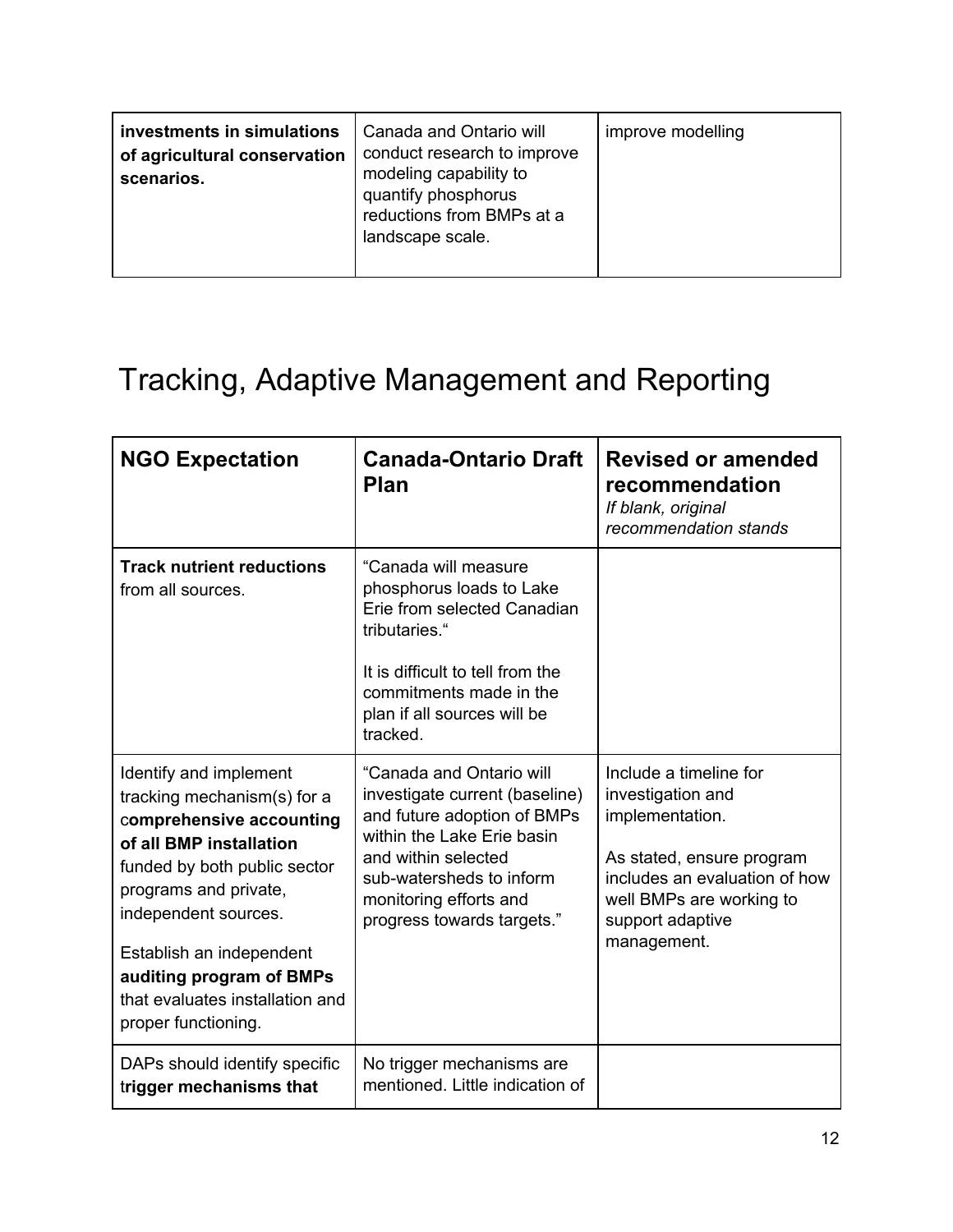| will initiate evaluation and<br>modification of programs<br>and actions based on<br>monitoring results and new<br>information.                                                                            | what would trigger additional<br>efforts (other than perhaps<br>reporting, we assume)                                                                                                                                                                                                                                                                                                                                                            |                                                                                                                                                                                                                                      |
|-----------------------------------------------------------------------------------------------------------------------------------------------------------------------------------------------------------|--------------------------------------------------------------------------------------------------------------------------------------------------------------------------------------------------------------------------------------------------------------------------------------------------------------------------------------------------------------------------------------------------------------------------------------------------|--------------------------------------------------------------------------------------------------------------------------------------------------------------------------------------------------------------------------------------|
| The DAPs should identify and<br>commit to a trigger<br>mechanism that includes a<br>periodic review of the<br>results of nutrient loading<br>at the tributary mouths and<br>the subwatershed allocations. | Plan commits to 5 year<br>review of loads, total<br>phosphorus and soluble<br>reactive phosphorus<br>concentrations in key<br>Canadian tributaries leading.<br>No specific triggers<br>mentioned.                                                                                                                                                                                                                                                | Clarify at which point will<br>results trigger a response<br>(e.g., if we find we are not on<br>track to meet commitments,<br>when will we enhance efforts)                                                                          |
| DAPs should include<br>commitments and a plan for<br>annual reports that detail the<br>status of implementation and<br>progress toward reaching the<br>targets.                                           | Ontario will work with its<br>partners to provide an annual<br>update on Lake Erie through<br>its website, and report on<br>Lake Erie as part of the<br>progress report required<br>every three years under<br><b>Ontario's Great Lakes</b><br>Protection Act, 2015.<br>Canada and Ontario will<br>assess and report on<br>progress towards achieving<br>phosphorus reduction actions<br>and targets in 2023 and every<br>five years thereafter. | While there is usually a delay<br>between implementation and<br>seeing the results, it is<br>important to regularly<br>communicate with the public<br>about what actions are being<br>taken and how the plan is<br>being implemented |
| DAPs need to include<br>timelines, roles and<br>responsibilities, measures<br>of success and funding<br>needs and funding<br>sources.                                                                     | General roles and<br>responsibilities between<br>Canada and Ontario are<br>outlined but no further are<br>outlined                                                                                                                                                                                                                                                                                                                               | Details are required to ensure<br>plan will be implemented and<br>to understand how<br>stakeholders can be play a<br>role in helping.                                                                                                |
| The DAPs should identify a<br>process for maintaining an<br>ongoing list of gaps in<br>knowledge and science<br>(including monitoring and                                                                 | Not included                                                                                                                                                                                                                                                                                                                                                                                                                                     |                                                                                                                                                                                                                                      |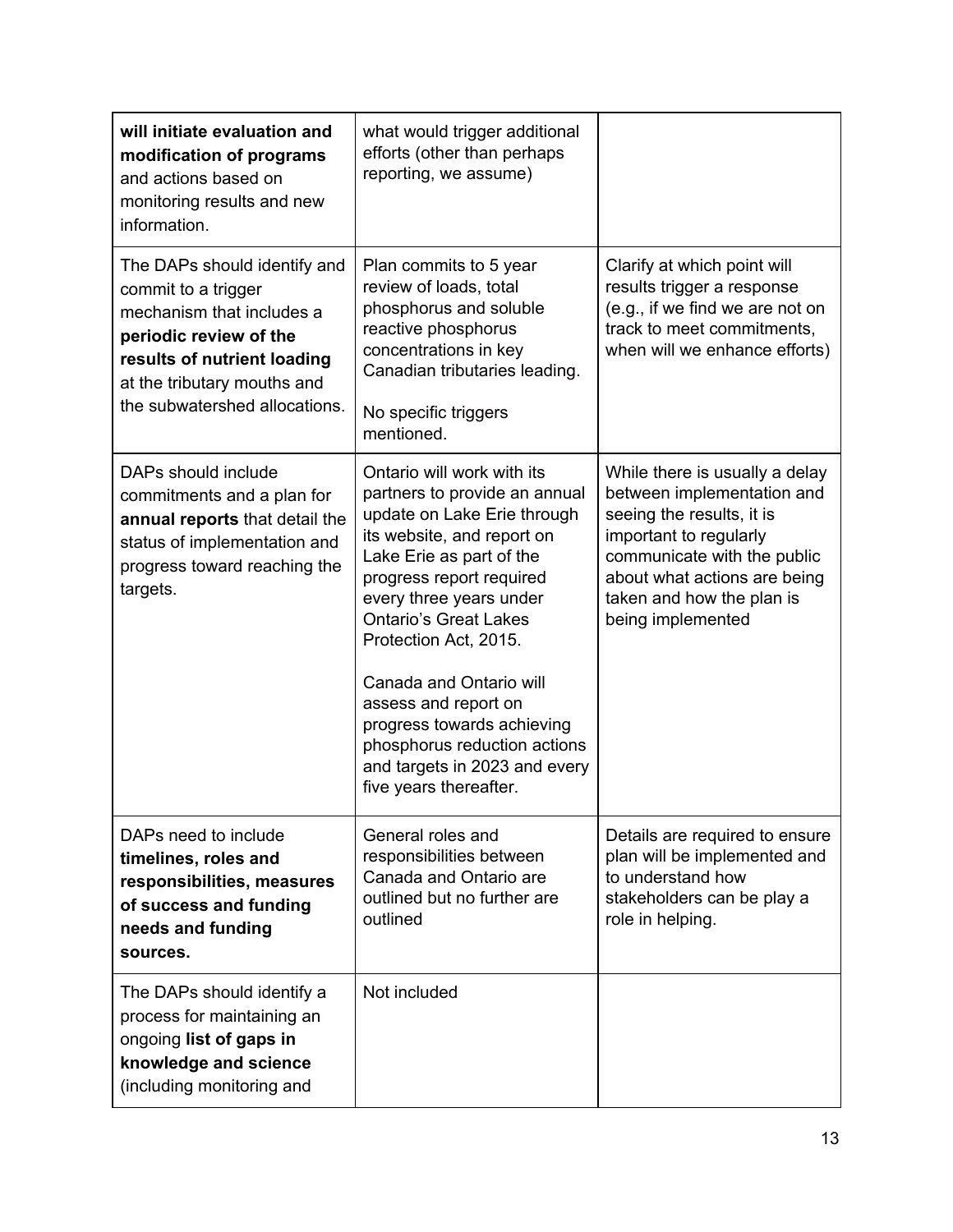| modeling) that need to be<br>addressed to direct future          |  |
|------------------------------------------------------------------|--|
| actions. Identify priorities and<br>plans to address these gaps. |  |

# Eastern Basin of Lake Erie

| <b>NGO Expectation</b>                                                                                                                                                            | <b>Canada-Ontario Draft</b><br><b>Plan</b>                                                                                             | <b>Revised or amended</b><br>recommendation<br>If blank, original<br>recommendation stands |
|-----------------------------------------------------------------------------------------------------------------------------------------------------------------------------------|----------------------------------------------------------------------------------------------------------------------------------------|--------------------------------------------------------------------------------------------|
| The draft targets should be<br>released at the same time<br>as the draft DAPs. If such<br>timelines are not feasible,<br>governments should be open<br>and transparent about why. | Commitment to set a target<br>but no targets announced. No<br>interim plan mentioned.<br>Explanation mentioned: not<br>enough science. | Plan should explain how<br>action will happen without<br>eastern basin targets.            |
| The DAPs should include the<br><b>timelines</b> for data collection,<br>analysis and projected<br>timeframe for establishing a<br>target(s) for the eastern<br>basin.             | No timeline for eastern basin<br>targets                                                                                               |                                                                                            |

# Funding

| <b>NGO Expectation</b>                             | <b>Canada-Ontario Draft</b><br><b>Plan</b> | <b>Revised or amended</b><br>recommendation<br>If blank, original<br>recommendation stands |
|----------------------------------------------------|--------------------------------------------|--------------------------------------------------------------------------------------------|
| DAPs should include a<br>section detailing funding | No resourcing plans included.              |                                                                                            |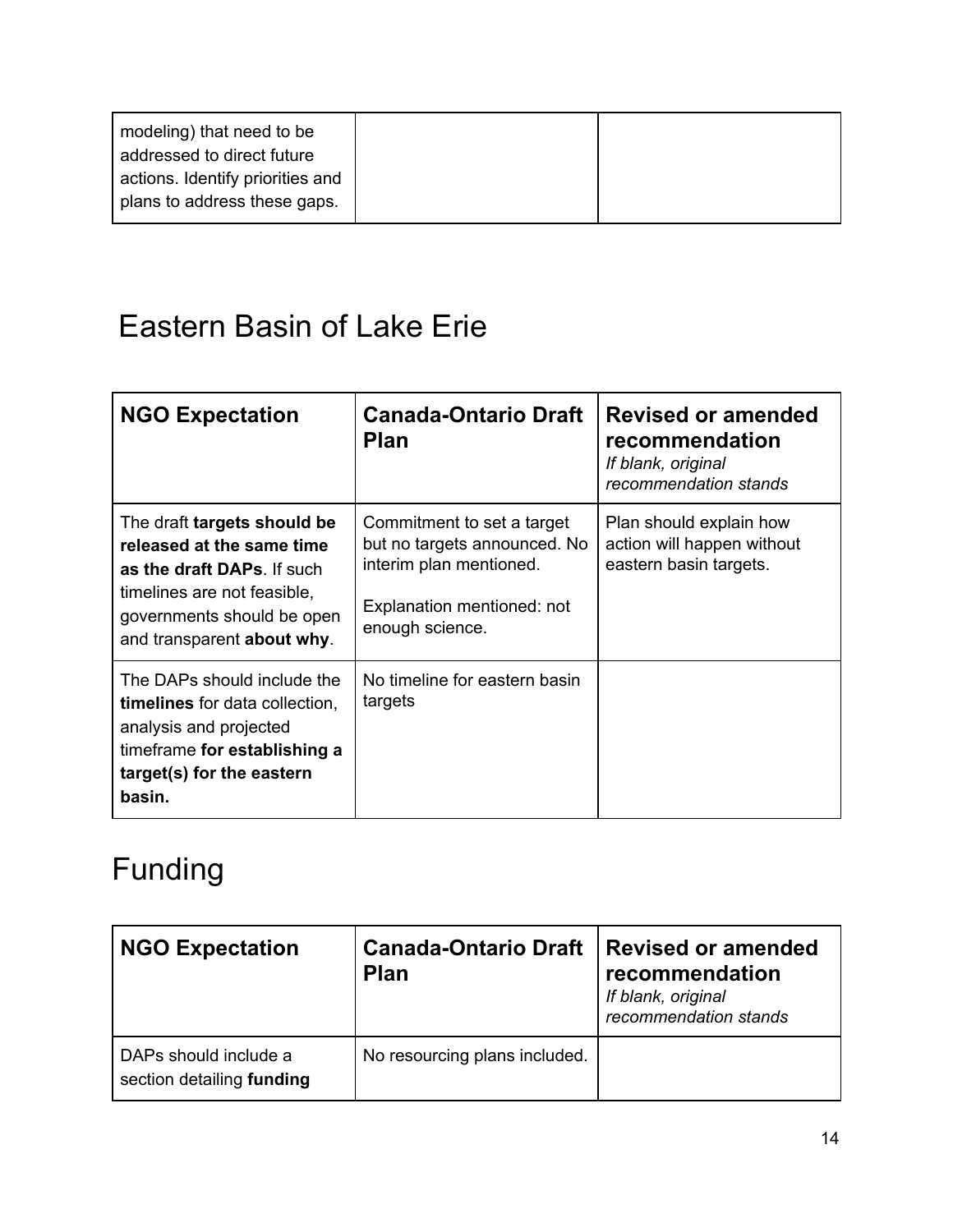| needs for each aspect of    |
|-----------------------------|
| the plan and include a      |
| budget table outlining what |
| resources are available and |
| what resources are required |
| to implement the actions    |
| identified in the plans.    |
|                             |

# Compliance and Enforcement

| <b>NGO Expectation</b>                                                                                                                                                            | <b>Canada-Ontario Draft</b><br><b>Plan</b>                                                                                                 | <b>Revised or amended</b><br>recommendation<br>If blank, original<br>recommendation stands                                                                                  |
|-----------------------------------------------------------------------------------------------------------------------------------------------------------------------------------|--------------------------------------------------------------------------------------------------------------------------------------------|-----------------------------------------------------------------------------------------------------------------------------------------------------------------------------|
| Establish fair, clear and<br>consistently enforced<br>consequences and<br>penalties (i.e. fines,<br>withdrawal of funding) for<br>non-compliance with policies<br>and plans.      | A greenhouse environmental<br>compliance plan was<br>initiated.<br>No compliance and<br>enforcement mentioned as<br>part of other programs |                                                                                                                                                                             |
| Dedicate adequate human<br>and financial resources<br>committed to support<br>compliance monitoring and<br>regulatory enforcement.                                                | No mention of resourcing<br>requirements                                                                                                   |                                                                                                                                                                             |
| Create an inspection<br>program that will randomly<br>assess compliance with<br>plans, programs and rules<br>targeted at key times when<br>nutrient pollution risk is<br>highest. | Inspections mentioned for<br>greenhouses but details not<br>included<br>No inspections for other<br>areas of management.                   | Details of compliance plans<br>should be released.<br>Compliance should clearly be<br>part of a holistic approach to<br>helping farmers reduce<br>phosphorus loss on lands. |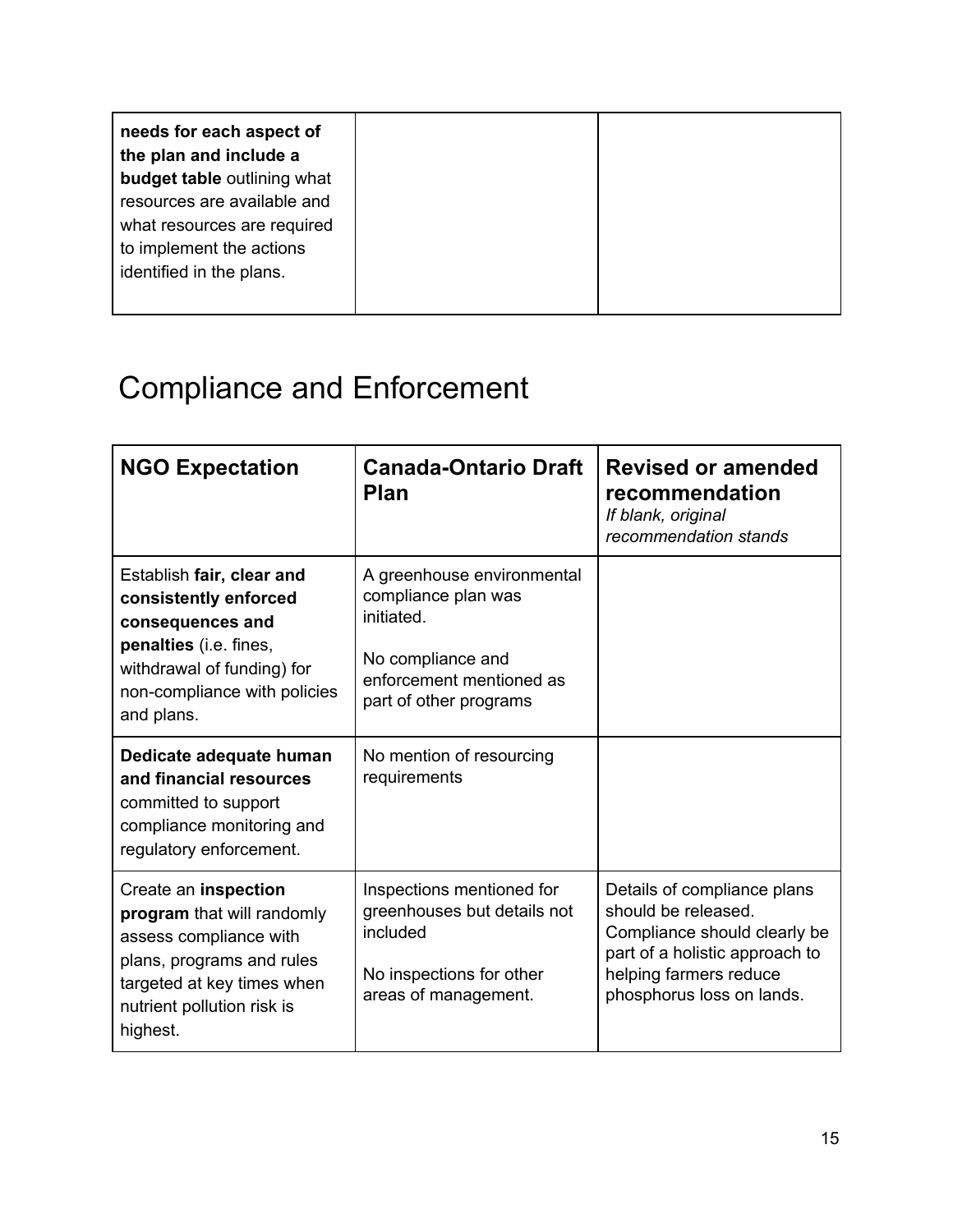# Tactics to Meet Nutrient Reduction Targets

| <b>NGO Expectation</b>                                                                                                                                                                                                                              | <b>Canada-Ontario Draft</b><br>Plan                                                                                                                  | <b>Revised or amended</b><br>recommendation<br>If blank, original<br>recommendation stands |
|-----------------------------------------------------------------------------------------------------------------------------------------------------------------------------------------------------------------------------------------------------|------------------------------------------------------------------------------------------------------------------------------------------------------|--------------------------------------------------------------------------------------------|
| The DAPs should include<br>specific information on<br>measurable actions and<br>timing for those actions by<br>jurisdiction with identification<br>of responsible entities for<br>implementation.                                                   | Few timelines provided<br>through plan.<br>Most actions do not include<br>enough detail to allow<br>progress to be quantified.                       |                                                                                            |
| The Canadian Domestic<br>Action Plan should include<br>sections specifying<br>objectives and tactics<br>similar to the USEPA Annex<br>4 Domestic Action Plan<br>Outline (September 16,<br>2015).                                                    | No indication of how the<br>actions in the plan will or will<br>not contribute to meeting<br>objectives.<br>Performance measures to be<br>developed. | Every effort should be made<br>to include performance<br>measures in final plan.           |
| A wide variability of programs<br>and authorities available to<br>implement the DAPs exists<br>across the jurisdictions, and<br>the DAPs should include an<br>inventory of the relevant<br>authorities by jurisdiction<br>(perhaps as an appendix). | No review done                                                                                                                                       |                                                                                            |
| The DAPs should include an<br>analysis of program and<br>policy gaps for those areas<br>lacking in sufficient<br>authorities or funding to meet<br>the reduction targets, and<br>incorporate analysis results                                       | Few details provided. Plan<br>does not mention an analysis<br>but there is a section on<br>ensuring effective policies,<br>programs and legislation. |                                                                                            |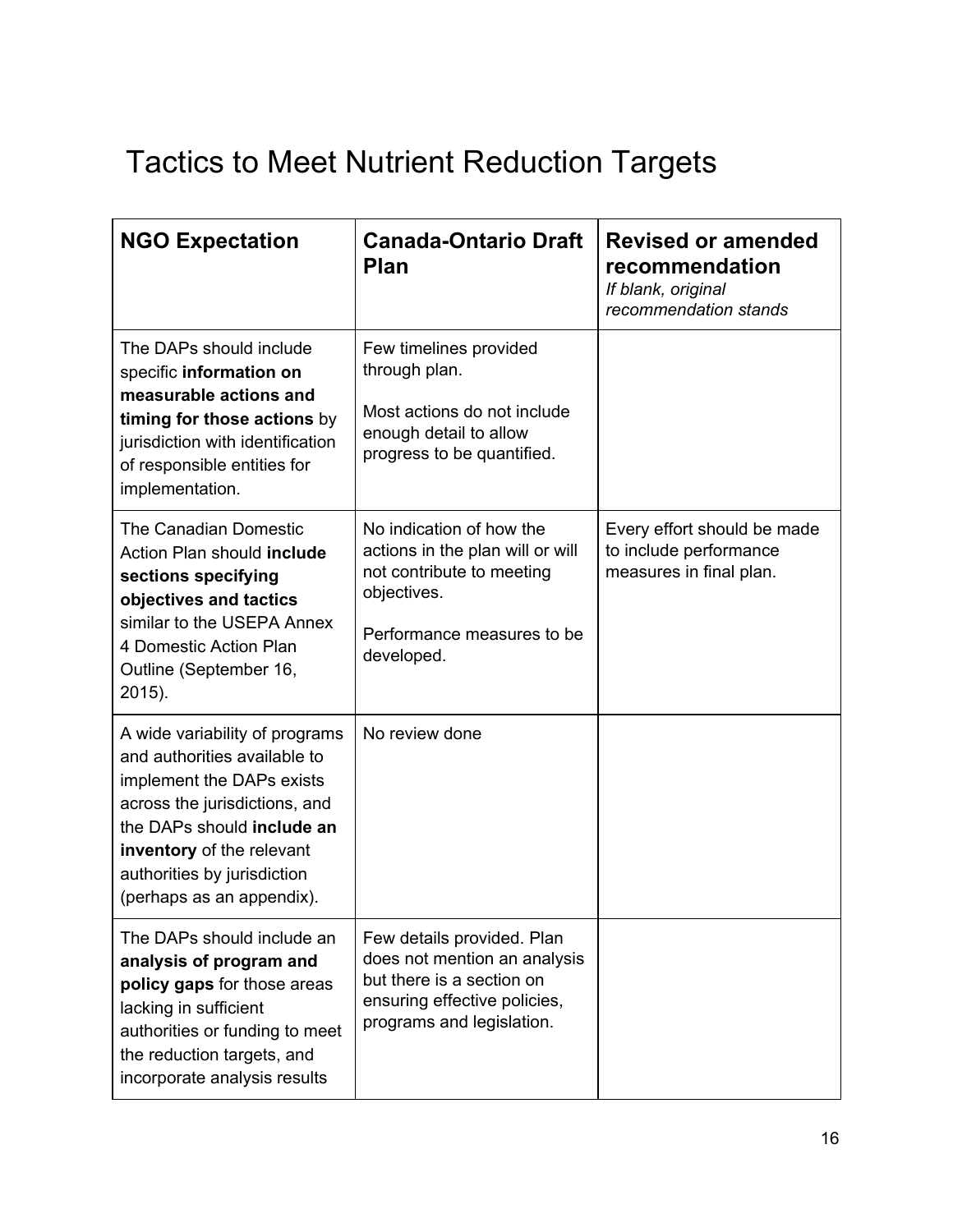| into future actions.                                                                                                                                                                                                                                                                        |                                                                                                                                                                                                                                                                                                                                                       |                                                                                                                                                  |
|---------------------------------------------------------------------------------------------------------------------------------------------------------------------------------------------------------------------------------------------------------------------------------------------|-------------------------------------------------------------------------------------------------------------------------------------------------------------------------------------------------------------------------------------------------------------------------------------------------------------------------------------------------------|--------------------------------------------------------------------------------------------------------------------------------------------------|
| The states and province<br>should establish new<br>mechanisms that require<br>agricultural producers to<br>identify and implement best<br>management practices that<br>effectively reduce both total<br>and dissolved reactive<br>phosphorus runoff from field<br>surfaces and tile drains. | No new programs<br>Educational - focused<br>approach<br>supports a multi-BMP whole<br>farm approach                                                                                                                                                                                                                                                   | See #2 on page 3.                                                                                                                                |
| The states and province<br>should develop regular<br>uniform standardized soil<br>test sampling, methods and<br>reporting protocols to ensure<br>test results are consistent<br>throughout the Lake Erie<br>watershed.                                                                      | Plans to implement a new<br>Agricultural Soil Health and<br>Conservation Strategy but not<br>known if this will mention soil<br>testing.<br>Ontario will work with the<br>agriculture sector to<br>communicate practices for<br>responsible nutrient<br>management, including soil<br>testing to determine<br>appropriate phosphorus<br>requirements. | Ontario should consult with<br>the environmental community<br>on its Agricultural Soil Health<br>and Conservation Strategy<br>before finalizing. |
| The states and province<br>should enact new, or revise<br>current authority, to ensure<br>nutrient applications<br>adhere to appropriate<br>agronomic rates.                                                                                                                                | Program is not mandatory,<br>nor are there details about<br>how the program will be<br>supported.<br>"Ontario will continue to<br>support the development and<br>implementation of an Ontario<br>industry-led 4R program"<br>"Canada will continue to<br>develop and assess methods<br>for evaluating sustainable<br>phosphorus levels in soils."     | More discussion is needed to<br>evaluate feasible programs<br>with this goal in mind.                                                            |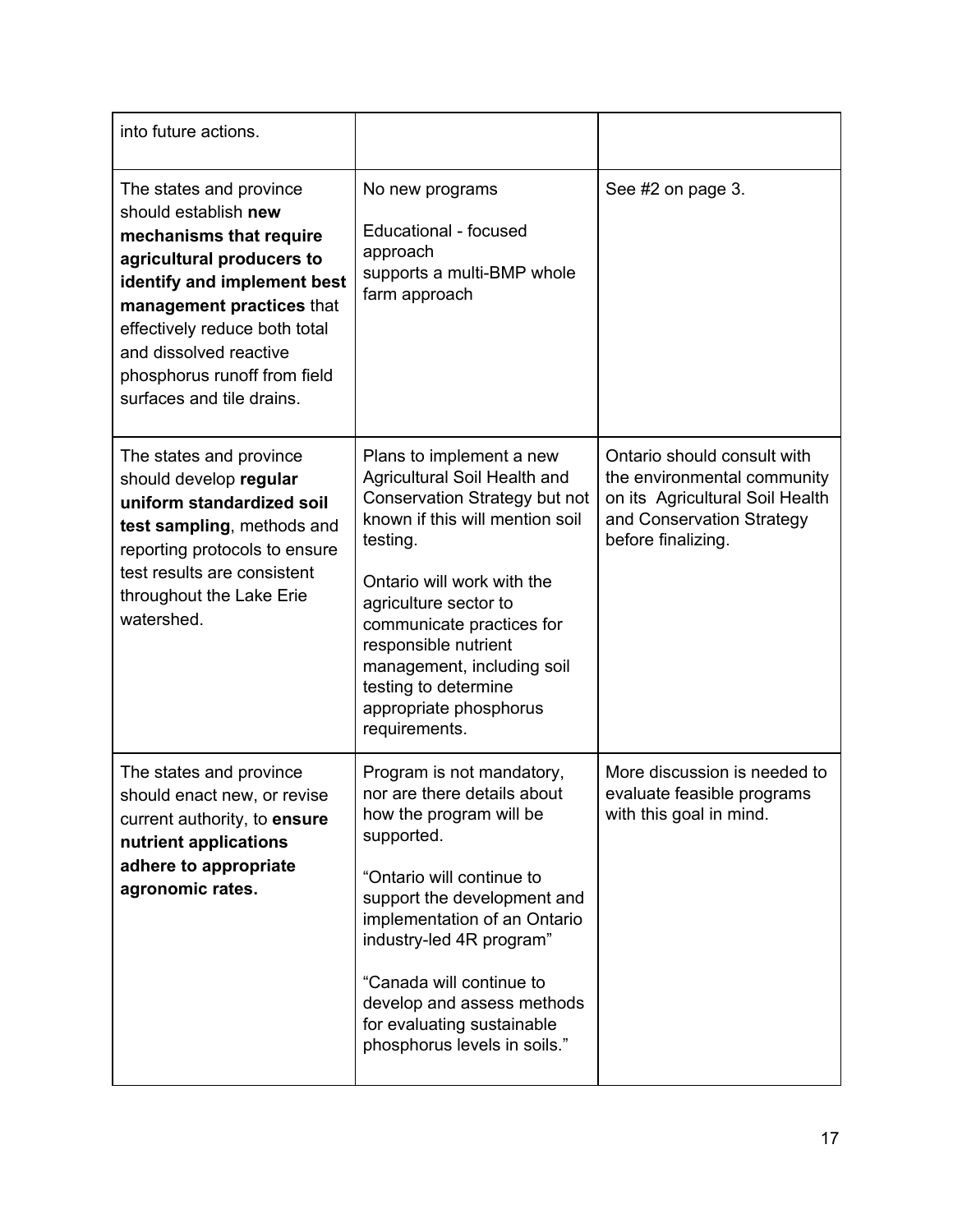| Policies should be enacted or<br>revised that eliminate<br>nutrient application on<br>frozen, snow-covered, and<br>saturated ground, or when<br>the weather forecast calls for<br>heavy precipitation. Not all<br>jurisdictions currently have<br>this requirement, or do with<br>problematic exemptions.                                                                                     | "Ontario will consider further<br>restrictions on the application<br>of nutrients during the<br>non-growing season."                                                                                                                                                                                                                                                                                                                                                                                                                                                                       | Final plan should include a<br>timeline for the review and<br>commit to addressing<br>loopholes in the legislation.                                                                                                       |
|-----------------------------------------------------------------------------------------------------------------------------------------------------------------------------------------------------------------------------------------------------------------------------------------------------------------------------------------------------------------------------------------------|--------------------------------------------------------------------------------------------------------------------------------------------------------------------------------------------------------------------------------------------------------------------------------------------------------------------------------------------------------------------------------------------------------------------------------------------------------------------------------------------------------------------------------------------------------------------------------------------|---------------------------------------------------------------------------------------------------------------------------------------------------------------------------------------------------------------------------|
| Where viable or necessary,<br>policies and programs should<br>incentivize land conversion<br>to low phosphorus<br>contributing uses such as<br>switchgrass on marginal<br>agricultural lands, wetland<br>restoration and construction,<br>wood lots, etc.                                                                                                                                     | Not mentioned                                                                                                                                                                                                                                                                                                                                                                                                                                                                                                                                                                              | This should be included in<br>resourcing plans.                                                                                                                                                                           |
| The federal, state and<br>provincial governments<br>should promote green<br>infrastructure solutions to<br>reduce urban stormwater<br>pollution by providing funding,<br>regulatory direction and<br>technical support to<br>municipalities and urging the<br>use of green infrastructure as<br>an alternative to more<br>expensive stormwater<br>controls where feasible and<br>appropriate. | Ontario and its municipal<br>partners will work towards<br>reducing loadings, through<br>improvements to stormwater<br>management systems<br>(including facility<br>rehabilitation and<br>incorporation of green<br>infrastructure)<br>Ontario will work with<br>developers, municipalities,<br>conservation authorities, and<br>others to promote and<br>support the use of green<br>infrastructure and low impact<br>development (LID) for<br>stormwater management,<br>including clarifying and<br>enhancing policies, and<br>developing green standards.<br>Ontario's draft stormwater | It is difficult to say if this is<br>adequate without seeing the<br>final LID guidance manual or<br>knowing more about how<br>Ontario will work with<br>municipalities to encourage<br>improved stormwater<br>management. |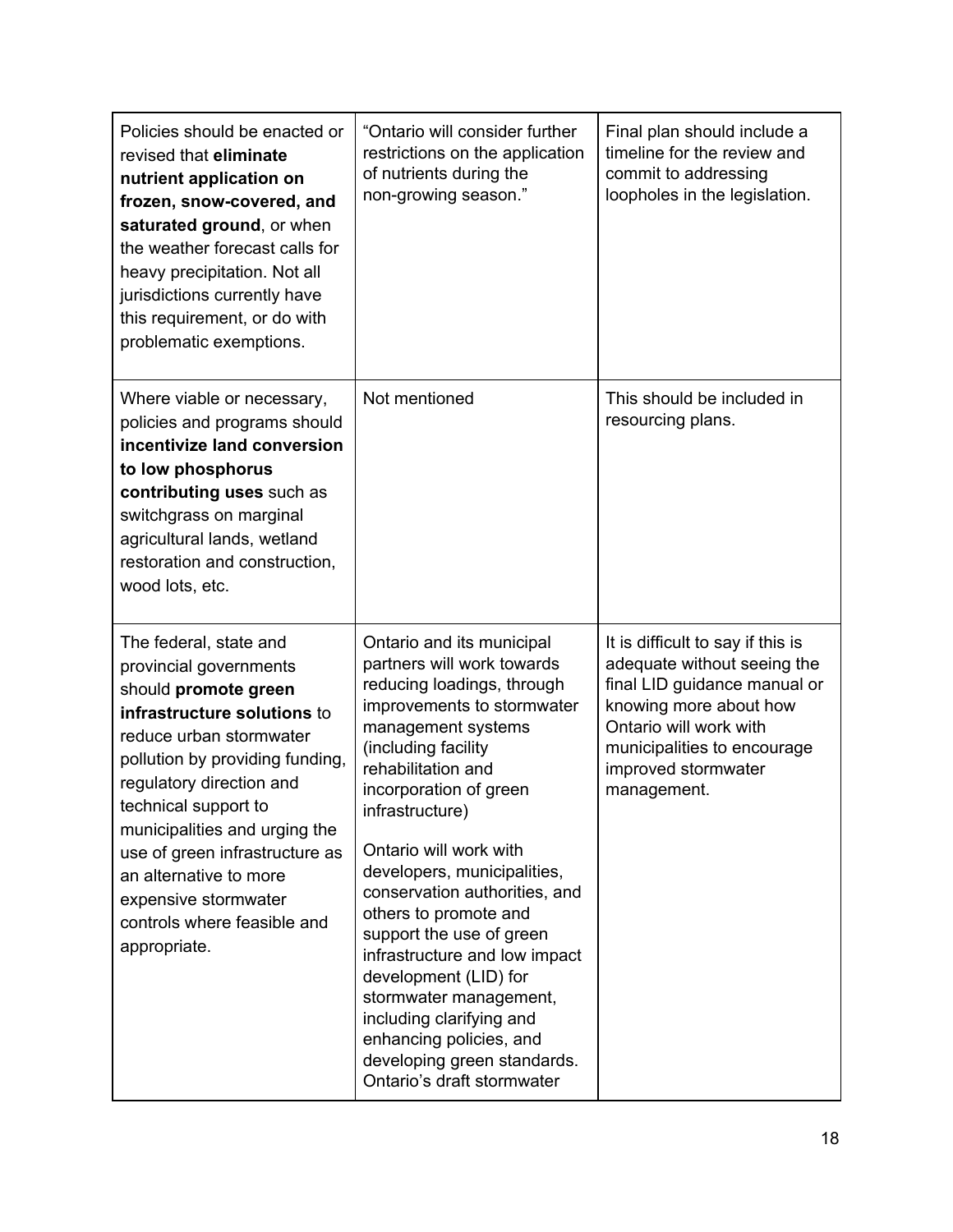|                                                                                                                                                                                                                                                                                                                                                 | LID guidance manual is<br>aimed at assisting<br>proponents in implementing<br>LID and green infrastructure,<br>and will be available for<br>public comment in early<br>2017.<br>Ontario will support studies<br>that improve understanding of<br>the correlation between<br>phosphorus load reduction<br>and high uptake of low impact<br>development/green<br>infrastructure.<br>No mention of funding. |                                                                                                        |
|-------------------------------------------------------------------------------------------------------------------------------------------------------------------------------------------------------------------------------------------------------------------------------------------------------------------------------------------------|----------------------------------------------------------------------------------------------------------------------------------------------------------------------------------------------------------------------------------------------------------------------------------------------------------------------------------------------------------------------------------------------------------|--------------------------------------------------------------------------------------------------------|
| The states and province<br>should provide funding for<br>and direction to local<br>governments to conduct<br>inspections of home<br>sewage treatment systems<br>to identify those that are<br>poorly maintained or failing.<br>The states and province<br>should adopt jurisdiction-wide<br>uniform septic code and<br>inspection requirements. | "Ontario will, in collaboration<br>with partners, consider<br>enhancing and clarifying<br>regionalized requirements for<br>mandatory pump-out and<br>inspections of septic systems<br>to increase protection of<br>ground and surface water<br>quality."                                                                                                                                                 | Commitment to enhancing<br>program is required, along<br>with a timeline.                              |
| Conduct an analysis to<br>understand relative<br>contributions of nutrient<br>loading from all sources<br>(including but not limited to<br>home sewage treatment<br>systems, wastewater<br>facilities, combined sewer<br>overflows and nonpoint<br>source agriculture) in the<br>Lake Erie watershed on the<br>Canadian side. That analysis     | Partially completed - by<br>source:<br>Point - 10-15%<br>Nonpoint - 93%<br>From 2003 to 2013,<br>Canadian non-point sources<br>contributed an average of 71<br>percent of the Canadian<br>soluble reactive phosphorus<br>load and 93 percent of the<br>total phosphorus load.<br>The relative contribution from                                                                                          | Further explanation needed<br>to explain how actions are<br>proportionate to sources of<br>phosphorus. |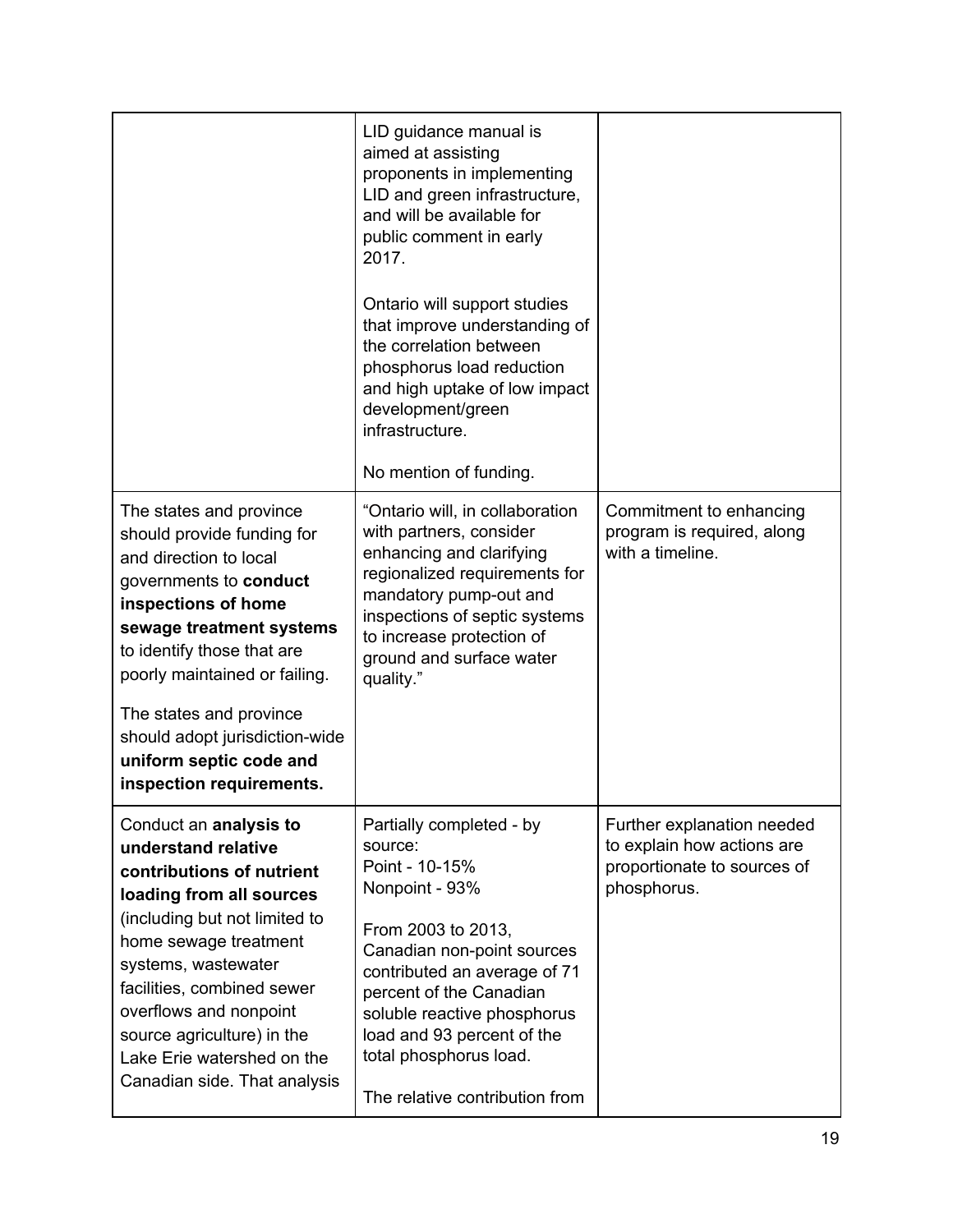| should inform targeting of<br>investments to achieve<br>nutrient reductions in the<br>most efficient and effective<br>manner | urban point sources,<br>including municipal<br>wastewater treatment plants,<br>combined sewer overflows<br>(CSOs) and industrial direct<br>discharges, is estimated to be<br>only 10 to 15 percent of the<br>total load |                                                                                                     |
|------------------------------------------------------------------------------------------------------------------------------|-------------------------------------------------------------------------------------------------------------------------------------------------------------------------------------------------------------------------|-----------------------------------------------------------------------------------------------------|
| End the dumping of<br>dredged sediments from<br>harbors and river mouths into<br>Lake Erie.                                  | Not mentioned                                                                                                                                                                                                           | Confirm that Ontario-Canada<br>does not allow the dumping<br>of dredged sediment into<br>Lake Erie. |

# **Public Consultation**

| <b>NGO Expectation</b>                                                                                                                                                | <b>Canada-Ontario Draft</b><br><b>Plan</b>                                                                                                                                                                         | <b>Revised or amended</b><br>recommendation<br>If blank, original<br>recommendation stands                   |
|-----------------------------------------------------------------------------------------------------------------------------------------------------------------------|--------------------------------------------------------------------------------------------------------------------------------------------------------------------------------------------------------------------|--------------------------------------------------------------------------------------------------------------|
| Involve stakeholders at an<br>earlier stage and<br>continuously through the<br>DAP writing process.                                                                   | To some degree they have<br>done this through means<br>such as quarterly webinars<br>with our organizations.                                                                                                       | Continue to involve<br>stakeholders during the<br>finalization process.                                      |
| Share information where<br>gaps in science and<br>monitoring exist so that<br>stakeholders can be part of<br>the process that defines ways<br>of addressing the gaps. | Plan does not clearly outline<br>where gaps in science and<br>monitoring exist.<br>"Canada and Ontario will<br>make relevant long-term data<br>and information on Lake Erie<br>public as it becomes<br>available." | More details about gaps are<br>needed, including how data<br>and information will be<br>presented to public. |
| Host a public consultation<br>period that is no shorter<br>than 60 days once the DAPs<br>are drafted. This should be                                                  | <b>Condition fully met.</b><br>Public consultation period is<br>75 days                                                                                                                                            |                                                                                                              |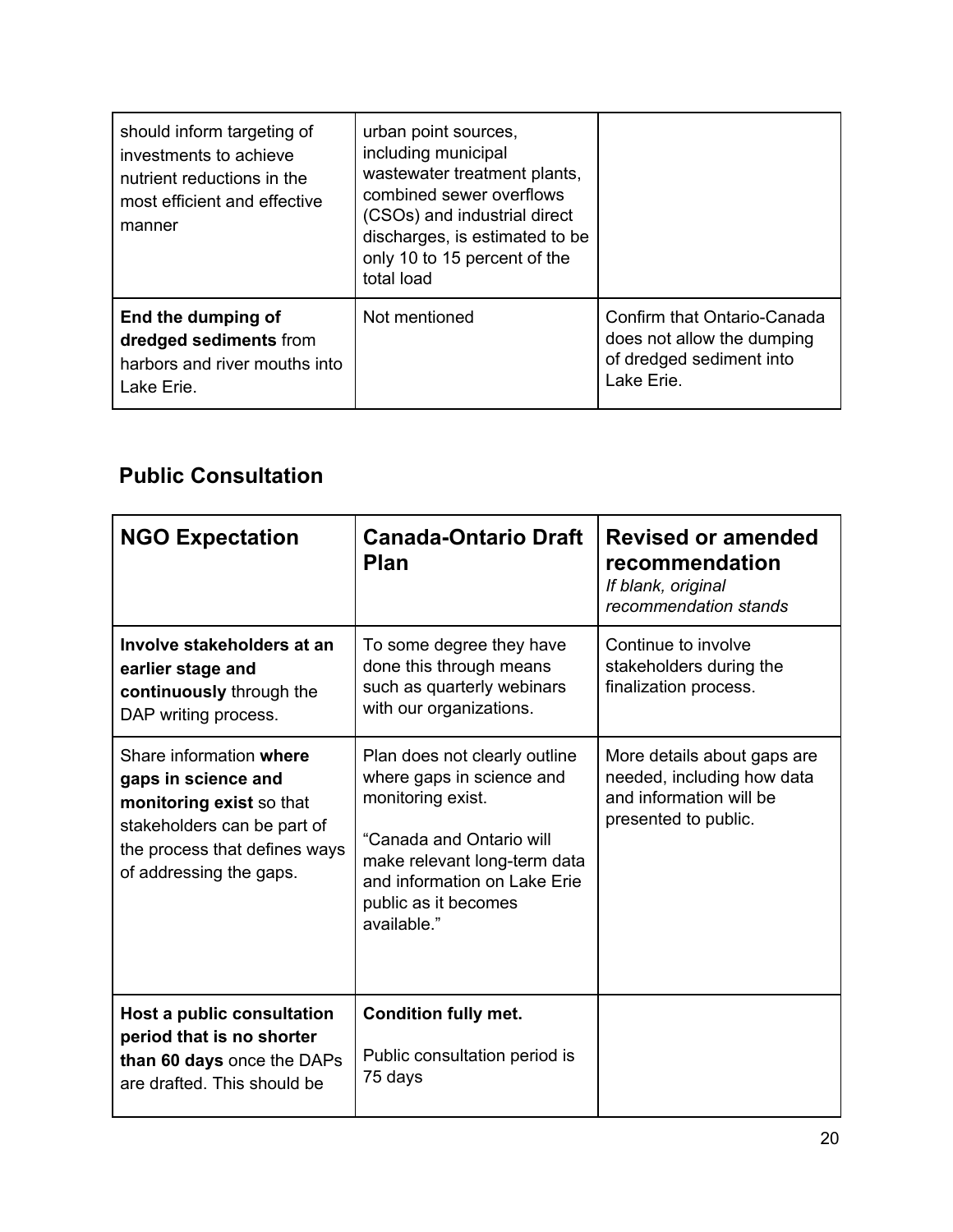| accompanied by in person<br>meetings in key communities<br>across the basin.                                                                                                                            | Two public consultation<br>meetings scheduled: May 16<br>and May 18 (Dunnville and<br>Chatham)                                                                                      |                                                                                                                                                                                          |
|---------------------------------------------------------------------------------------------------------------------------------------------------------------------------------------------------------|-------------------------------------------------------------------------------------------------------------------------------------------------------------------------------------|------------------------------------------------------------------------------------------------------------------------------------------------------------------------------------------|
| Respond to the public<br>consultation comments<br>received.                                                                                                                                             | To be determined                                                                                                                                                                    |                                                                                                                                                                                          |
| Consider hosting biannual<br>webinars through the<br>implementation process to<br>keep stakeholders apprised<br>of progress.<br>Host webinars to<br>complement each written<br>annual progress reports. | Canada and Ontario will<br>update the Great Lakes<br>community on progress in<br>implementing the Action Plan<br>through opportunities such as<br>webinars, forums and<br>meetings. | Include more information<br>about how the community will<br>be updated, how often and if<br>and how information will be<br>presented as it compares to<br>other Lake Erie jurisdictions. |

# **Endorsements**

### **Sierra Club Canada Foundation**

Yvonne Ho, Chapter Coordinator Canada

### **World Wildlife Fund Canada**

Elizabeth Hendriks, Vice President, Freshwater Canada

### **Ontario Federation of Anglers and Hunters**

Felix Barbetti, OFAH Zone J --Fisheries Concerns Canada

#### **Canadian Environmental Law Association**

Anastasia Lintner, Special Projects Counsel, Healthy Great Lakes Canada

### **Ontario Rivers Alliance**

Linda Heron, Chair and Samantha Restoule, Board of Directors Canada